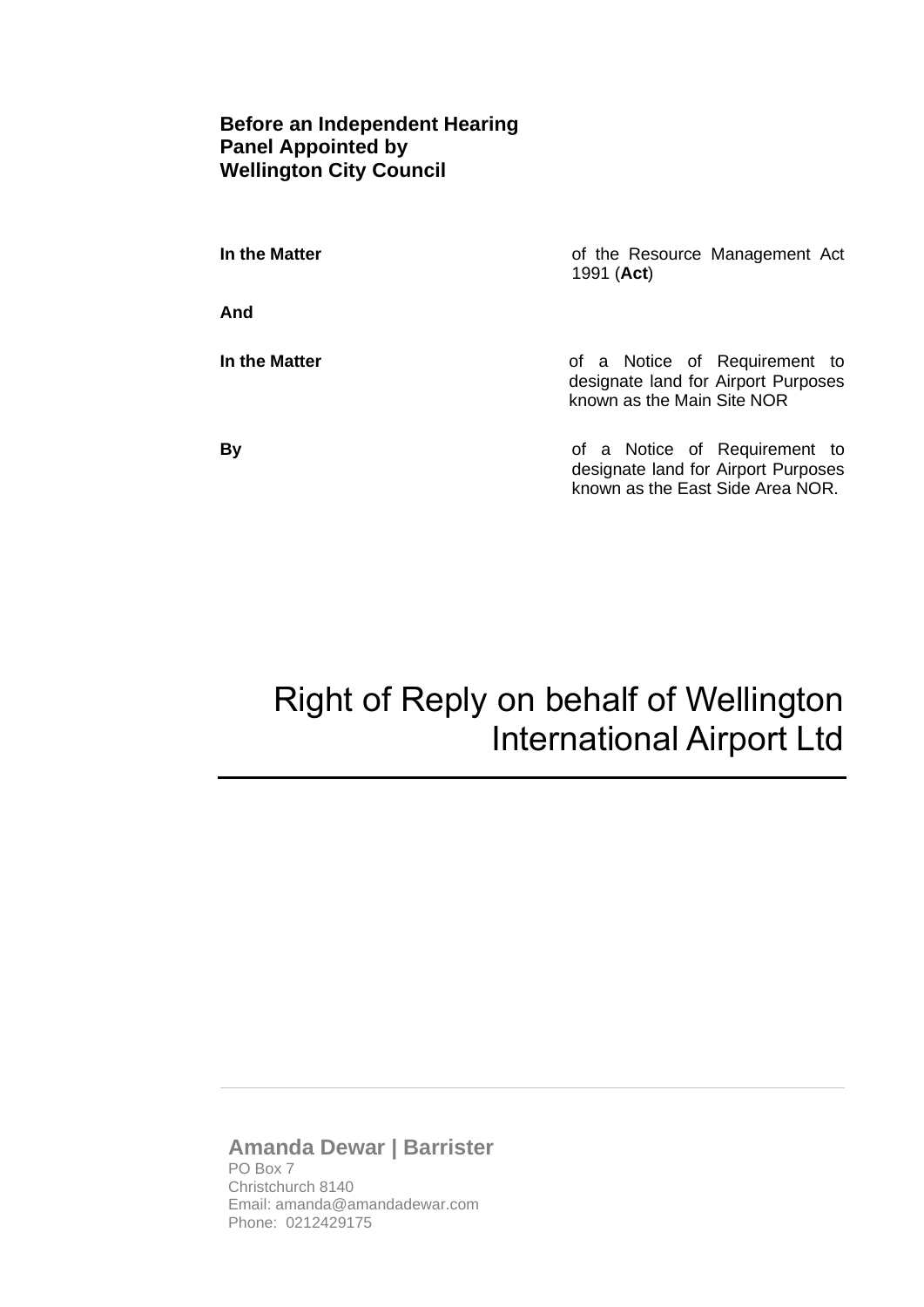# **INTRODUCTION**

- 1. This Right of Reply is presented on behalf of Wellington International Airport Ltd (**WIAL** or **Requiring Authority**).
- 2. The hearing associated with WIAL's Notices of Requirement (**NORs**) for the East Side and Main Site areas was adjourned until 25 June 2021 to enable:
	- (a) further expert conferencing to occur as directed by the Hearing Panel in its Minute dated 25 May (**3 rd Minute**);
	- (b) Dr Palmer to provide written comments on Ms Smith's supplementary evidence;
	- (c) WIAL to provide its right of reply in writing to respond to matters raised at the hearing by the Panel, Council reporting officers and submitters;
- 3. The further expert conferencing produced a post hearing joint witness statement (**Post Hearing JWS or JWS**) and updated conditions for each NOR. The Post Hearing JWS responded to the matters that were directed to be discussed by the Panel's 3<sup>rd</sup> Minute and the conditions are those agreed as between the Planners (**Planners' Version**). The Post Hearing JWS outlines the areas of agreement and disagreement as between the expert witnesses for the matters raised by the Panel.
- 4. In this Right of Reply I:
	- (a) **attach** further amended conditions for both NORs (**Right of Reply Version**);
	- (b) explain the further suggested amendments:
	- (c) respond to matters raised by the Panel, Council Reporting Officers and submitters;
	- (d) **attach** a plan showing the final ESA Compliance Line (which shows the 60 dB  $L<sub>dn</sub>$  noise contour that accounts for all Aircraft Operations and APU usage) as promised;
	- (e) provide a final casebook (electronic);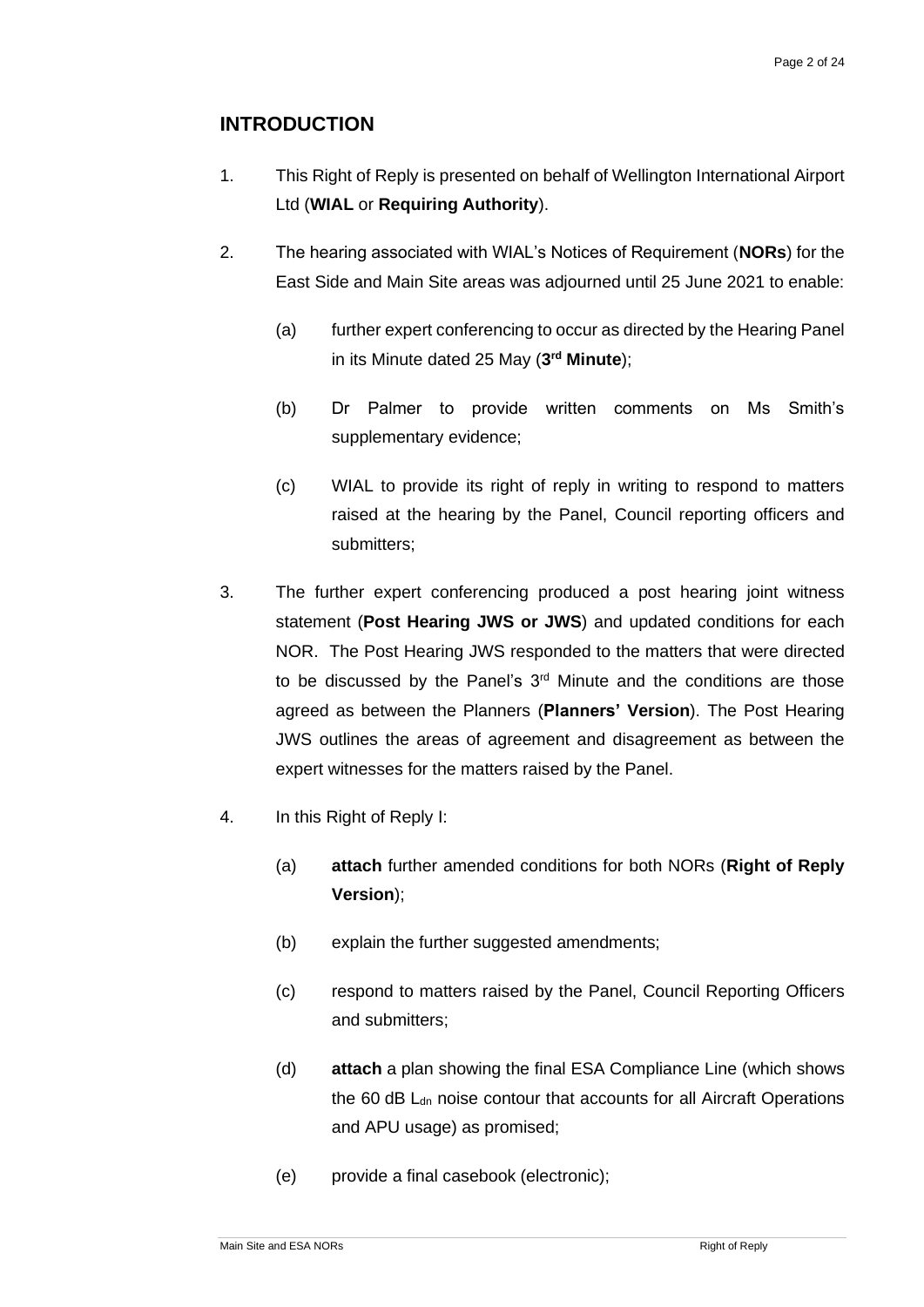(f) provide a short conclusion.

## **FURTHER AMENDMENTS TO CONDITIONS**

- 5. Before discussing the further suggested amendments in the Right of Reply Version in more detail below, I note:
	- (a) the tracking highlighted in  $red$  is mine. All other tracking stems from the Planners' Version and has been authored by John Kyle, Mark Ashby or Ms Simpson (in various colours) as part of the post hearing joint witness conference process.
	- (b) some of my suggested amendments are not discussed individually as they are self-explanatory or have been made for either consistency between the two NORs (to the extent appropriate) or to improve the construction of the condition for better certainty or understanding.

## **Main Site NOR**

- 6. **Purpose of Designation**: A note has been added to qualify the extent to which commercial outdoor signage is provided for by the NOR in response to one of the directed matters of the Panel (para 4. (vii) - extended by the Planners to include the Main Site).
- 7. In the Planners' Version a proviso was added to Condition 1 D, however in my submission this does not sit well within that condition which acts as a trigger for an outline plan if certain criteria or limits are exceeded.
- 8. Third party owned outdoor commercial signage is not covered by the Designation as a matter of law so in my submission it is more appropriate to include a note as part of the Purpose of the Designation given it is a matter of scope.
- 9. I have amended the Planners' Version so that the note reads as a limitation in terms of the Purpose of the Designation. Given such signage is outside the Purposes of the Designation there is no need for a note about the need to obtain resource consent.
- 10. **Purpose of Designation - Attachment 2**: The attachment shows the Precinct areas within the NOR area. The Hillock has been identified in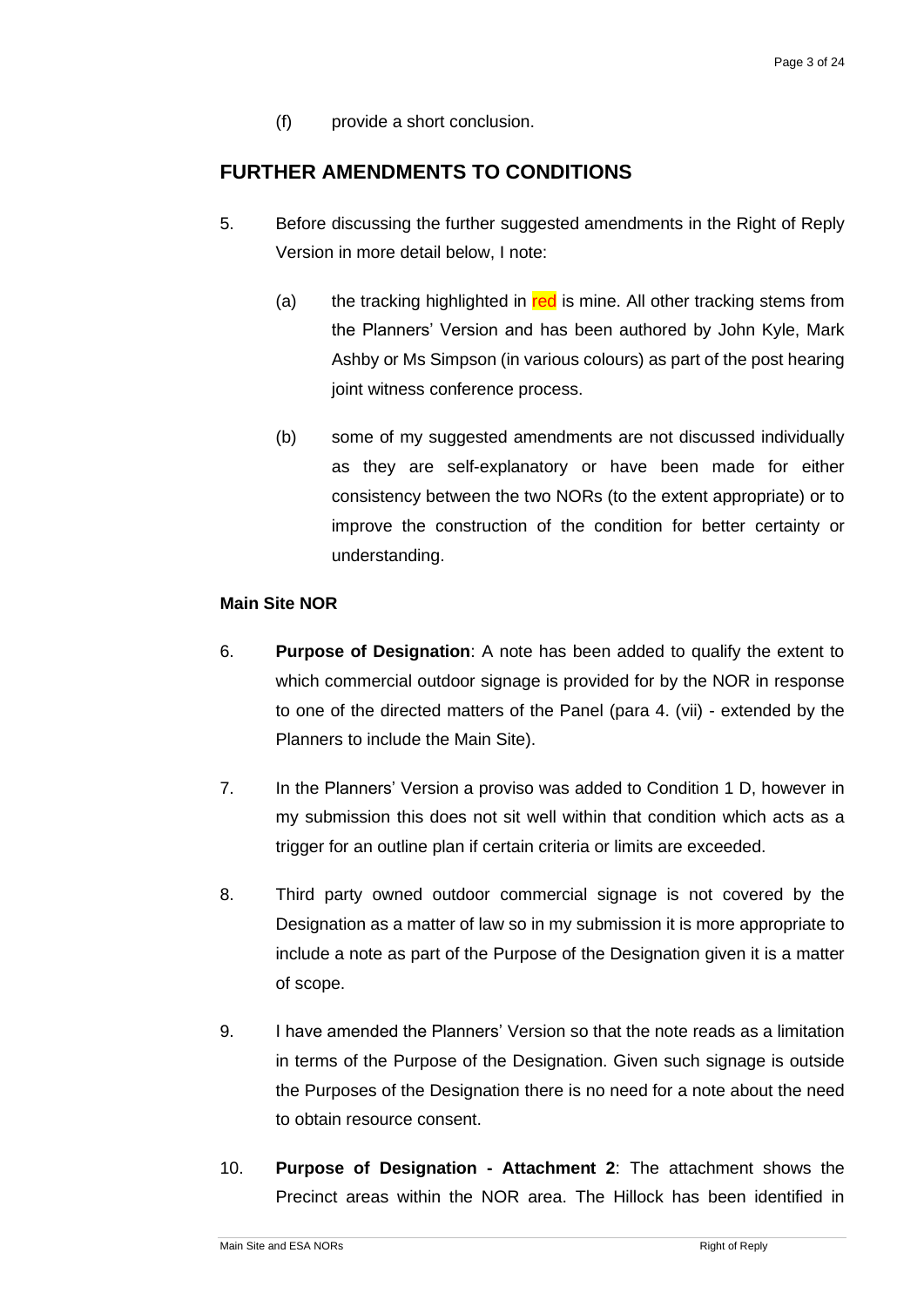Attachment 2 to provide certainty given it is referred to in a number of conditions.

- 11. **Condition 1 D**: Condition 1 provides various triggers for the requirement of an outline plan. The term "criteria" has been added to condition 1D to better align with the wording used in Condition 2.
- 12. **Condition 8**: This condition provides for development of an urban design principles document for the Terminal Precinct. It has been amended by the Planners to reflect the agreement reached in terms of design principles versus design guide issue (Para 4 (ii) Minute 3). I have made further amendments to:
	- (a) more accurately reflect the nature of public space within the Terminal Precinct;
	- (b) make it clear that the Vision is part of the Principles document;
	- (c) make it clear that in some instances design excellence may not be a relevant consideration in the context of some minor projects or works within the Terminal Precinct;
	- (d) make it clear that the Terminal Precinct is just a part of the Airport as regionally significant infrastructure.
- 13. **Condition 9**: This condition provides for a landscape and urban design statement for all Precincts and has also been amended by the Planners to reflect the agreement reached in terms of design principles versus design guide matters (Para 4 (ii) Minute 3). I have made one further minor amendment to more accurately reflect that the "where relevant" qualification applies to both matters identified in the condition (i.e. streetscape may not be a relevant consideration in the context of a project or work that is nowhere near a public road).
- 14. **Condition 11**: This provides for an ECMP in the Rongotai Ridge Precinct and Hillock. As it is the only management plan type condition requiring "certification" for the Main Site NOR and given the likely lesser scale and complexity of associated earthworks in the two areas of the airport covered by the condition it is not proposed to have a separate certification process condition (as is proposed for the ESA NOR).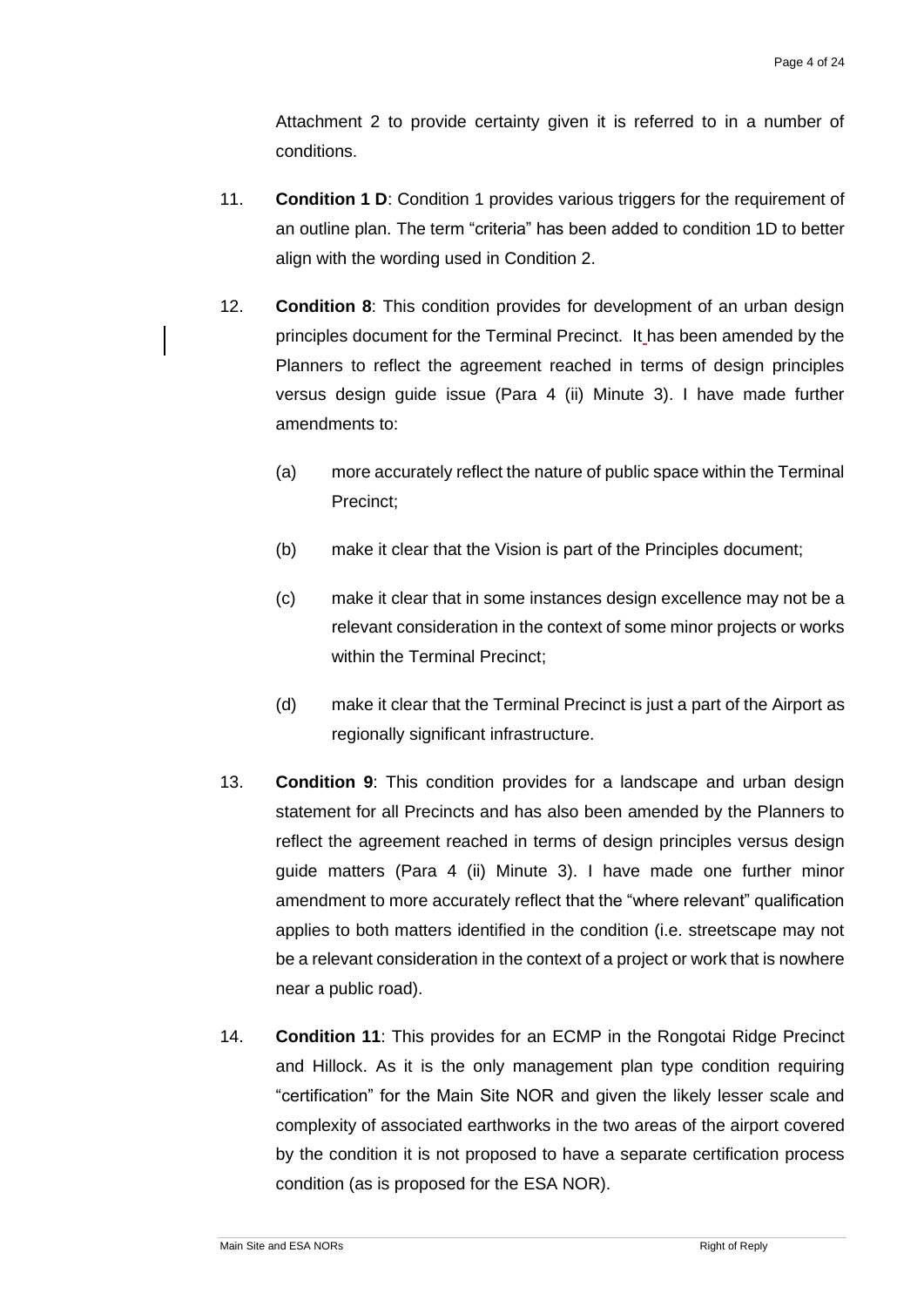- 15. It is anticipated most amendments for the ECMP can be dealt with as part of the outline plan process but the condition has been further amended to account for the situation where an amendment is required once a project or work has commenced.
- 16. **Condition 12**: This condition requires additional information to be provided as part of the outline plan process for the Rongotai Ridge Precinct and has been amended by the Planners to include the Hillock. I have added the qualifier "where relevant" to recognise that clauses b) and c) of the condition may not be relevant for works associated with the Hillock.
- 17. **Condition 22**: This condition provides noise limits for the operation of GPUs and APUs together with a number of exceptions to those limits for APUs.
- 18. WIAL has volunteered very restrictive APU usage in the ESA so as to reduce adverse effects on ESA Receivers but is unable to commit to extending this restriction across the entire Airport.
- 19. The Planners have suggested some amendments as part of the post hearing conference. Since the hearing WIAL has undertaken further investigation and has recently heard back from an Air New Zealand representative providing another perspective on the timing and need for APU usage.
- 20. Mr Clarke has provided me with some examples of when extended APU use is required as follows:
	- (a) current Covid regulations (in accordance with a directive from Air New Zealand's Chief Medical Officer) require an aircraft's air conditioning to run for 60 minutes after each international aircraft arrival to clear the cabin and flush any potential viruses through the aircraft's hepa filters;
	- (b) current international cleaning protocols require 45 60 minutes of activity following deboarding which takes 15-20 minutes. It would not be possible to meet the limits prescribed in the ESA NOR whilst performing these essential tasks;
	- (c) prior to trans-Tasman departures in the morning, Air New Zealand Engineering can require 60 minutes of electrical system operation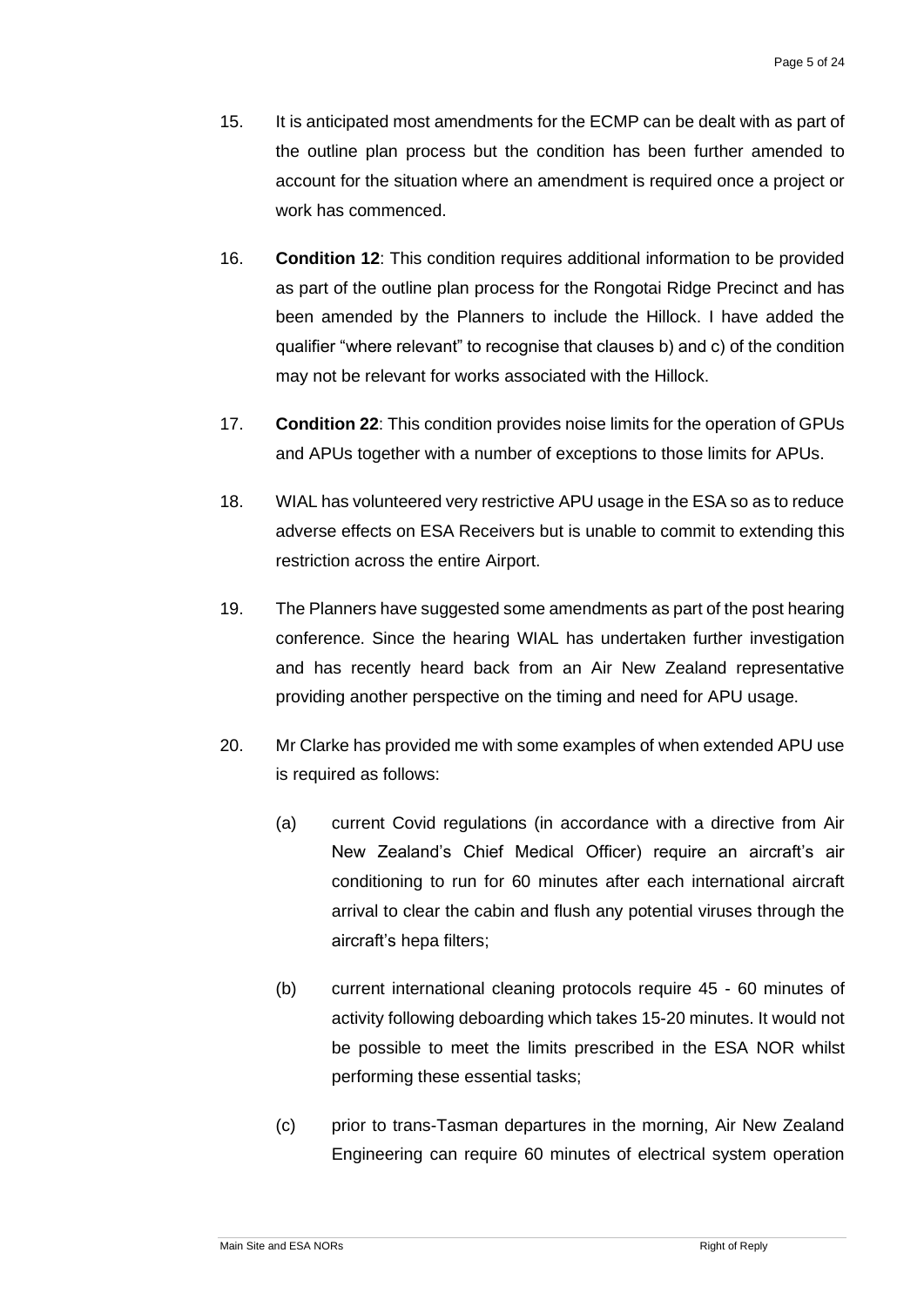after power up and before departure to prepare the aircraft systems and clear any error messages ready for departure;

- (d) in the event that aircraft are diverted to Wellington due to weather conditions at other airports, they can remain on the ground for extended periods. Due to the type of aircraft and/or the time of arrival, it is sometimes not possible for such operations to access plug-in ground power. APUs must then be used to maintain cabin temperature and electrical systems until the aircraft is cleared to depart to their intended destination.
- 21. Mr Clarke has also advised that:
	- (a) usually these procedures can be performed by utilising plug-in ground power (GPU) thus avoiding the need for APU use, however if ground power is unavailable APU power must be utilised;
	- (b) the use of APUs is ultimately a decision taken by the pilot in command of the aircraft to meet safety and operational requirements at their discretion, however WIAL as the license holding airport operator under the Civil Aviation Act is able to instruct users of the airport of local standard operating procedures and restrictions;
	- (c) WIAL as the Airport operator is able to influence regular day to day operations regarding APU use, however exceptions to the standard operating procedures and run time restrictions will occur from time to time. As such, there is a need to provide for these exceptions in the condition especially until additional gates can be provided as part of the expansion of the Airport to reduce apron congestion during peak times;
	- (d) it is also important to note that the use of APUs is strongly disincentivised due to the commitment aircraft operators have made to reduce unnecessary carbon emissions. Operators are encouraged to use plug-in ground power whenever it is available. Further to this, each airline maintains detailed carbon auditing processes which will monitor activity and encourage the use of plugin power sources whenever they are available;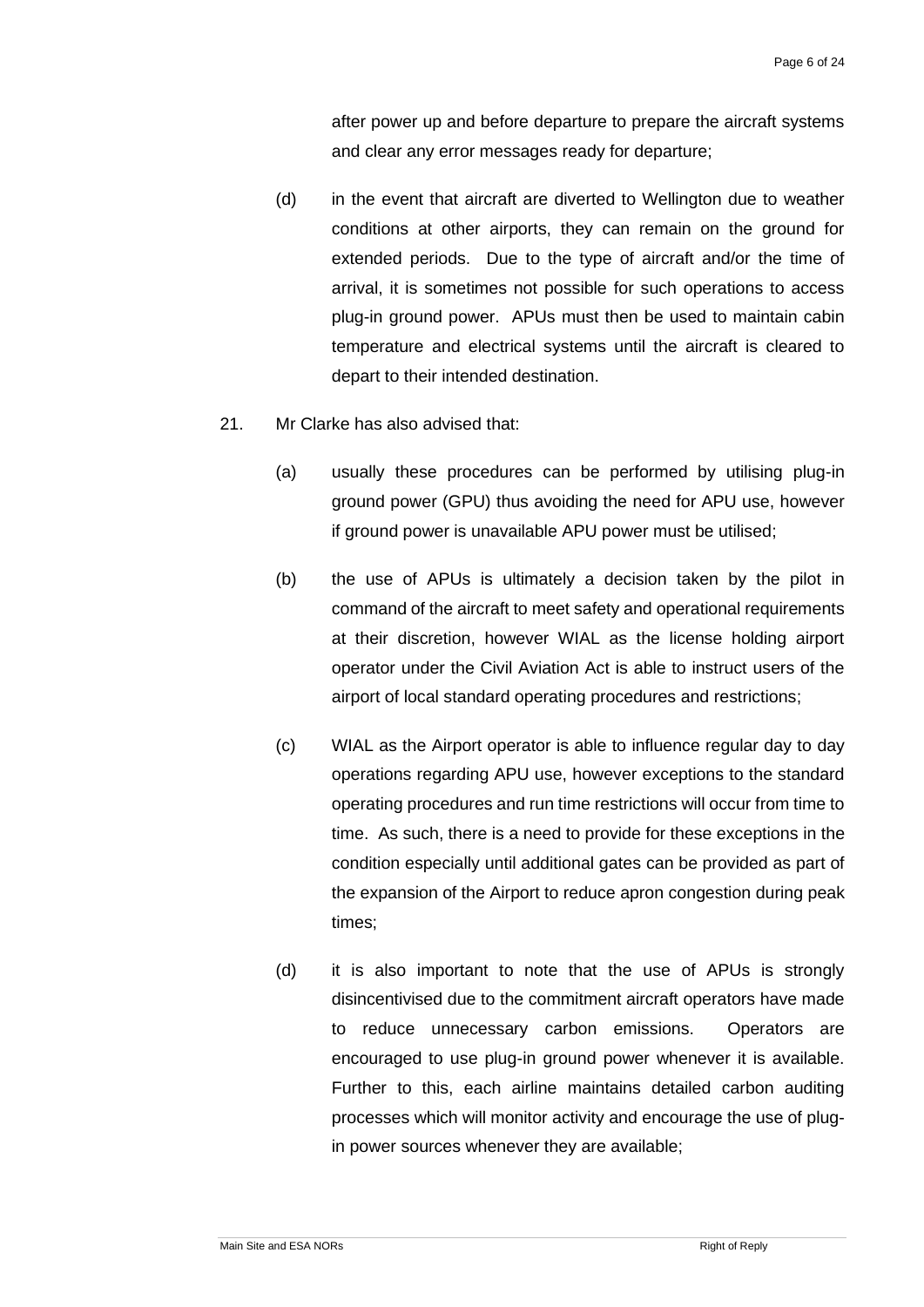- (e) from an airport infrastructure perspective, WIAL can confirm that all future apron designs will incorporate the inclusion of ground power to further enable reduced APU operations.
- 22. Given the above I have amended the Planners' version of the condition to account for these matters taking a more flexible approach but have also amended the one of Noise Management Plan conditions to ensure that a reduction in APU usage over time is appropriately considered.

#### **ESA NOR**

- 23. **Purpose of Designation**: As discussed above, a note has been added to qualify the extent to which commercial outdoor signage is provided for by the NOR in response to one of the directed matters of the Panel (para 4. (vii)).
- 24. **Condition 3**: This is a new condition in the Planners' Version in response to a question from the Panel during the hearing about the certification process and the need to provide for a "loop" process. The condition has been adapted from other cases involving certification.
- 25. I have tidied up the condition and provided more certainty about when certification can be refused especially given the subjective nature of some of the matters requiring certification.
- 26. **Condition 4**: This condition concerns the Landscape and Visual Management Plan. I have amended the Planners' Version by deleting the term "retained" with "identified" in the context of describing the buffer area so it is clear it is the whole of the buffer area, not just that part that might be subject to retaining structures.
- 27. **Condition 9**: This condition relates to geotechnical matters and the requirement for a geotechnical assessment report (**GAR**). The Planners' Version had deleted the phrase "which was previously occupied by the golf course" which results in the GAR being required when current airport land which is subject to the ESA NOR is developed which is likely to be ahead of and initially separate to, the development of the golf club land.
- 28. This is not considered to be necessary as the airport land component has already been developed for airport purposes so the GAR is not justified at this stage. Accordingly, I have reinserted the deleted phrase.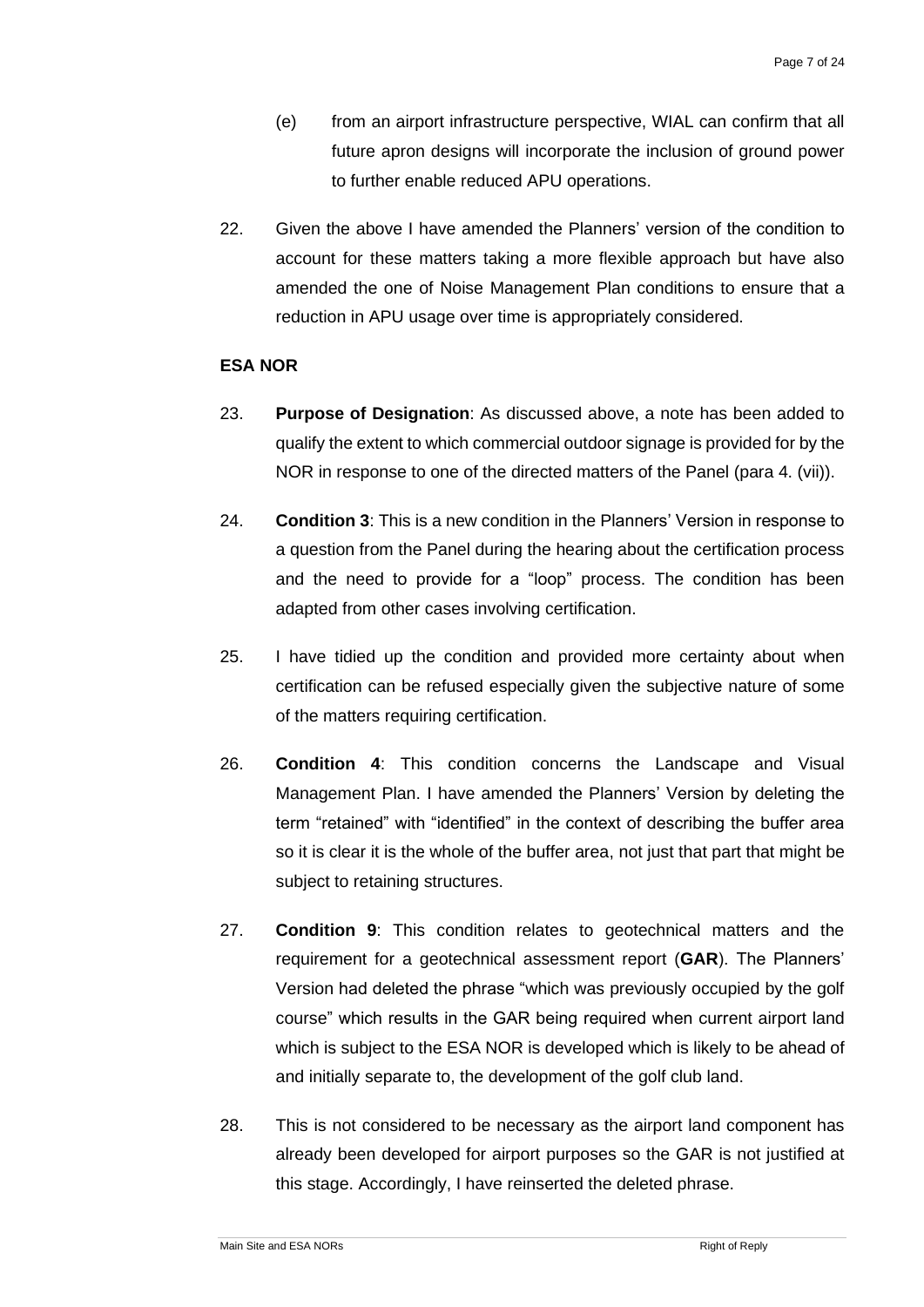- 29. **Condition 15**: This condition relates to the need for an archaeological assessment and again the Planners' Version had deleted the phrase "which was previously occupied by the golf course". For the same reasons as discussed above, the phrase has been reinserted.
- 30. **Condition 17**: This condition requires the ECMP to be reviewed by a geotechnical professional. I have further amended this condition to make it consistent the Planners' changes to Condition 14 which amended the requirement for the ECMP to be provided 20 working days prior to an outline plan being submitted, rather than at the time of submitting an outline plan.

# **RESPONSE TO QUESTIONS BY PANEL**

## **Air Noise Committee**

- 31. The Panel asked what is the statutory basis for the Air Noise Management Committee (**ANMC**)?
- 32. The Environment Court's Consent Order on the previous District Plan Review is included in the electronic casebook. The Consent Order<sup>1</sup> provides for the ANMC as a "Method" so technically it sits outside the District Plan<sup>2</sup>. The LUMINs study was developed as part of the considerations required by the Court but again sits outside the District Plan as does the associated Quieter Homes Programme.
- 33. In light of evidence from submitters at the hearing it is submitted that these methods have been successful despite their non-statutory status.
- 34. The Main Site NOR includes conditions for the continuation of the ANMC, the Noise Management Plan and LUMINs so the NOR is arguably stronger in a statutory sense than the current District Plan.

## **Stormwater Conditions**

35. The Panel asked about stormwater disposal in the context of a suggestion by Council Reporting Officers that stormwater neutrality should be achieved for the ESA NOR in particular.

 $1$ WIAL v Board of Airlines Representatives of New Zealand Inc. at page 6

 $2$  I note some of the wording has changed in the current District Plan but is not of any moment for the purpose of this right of reply.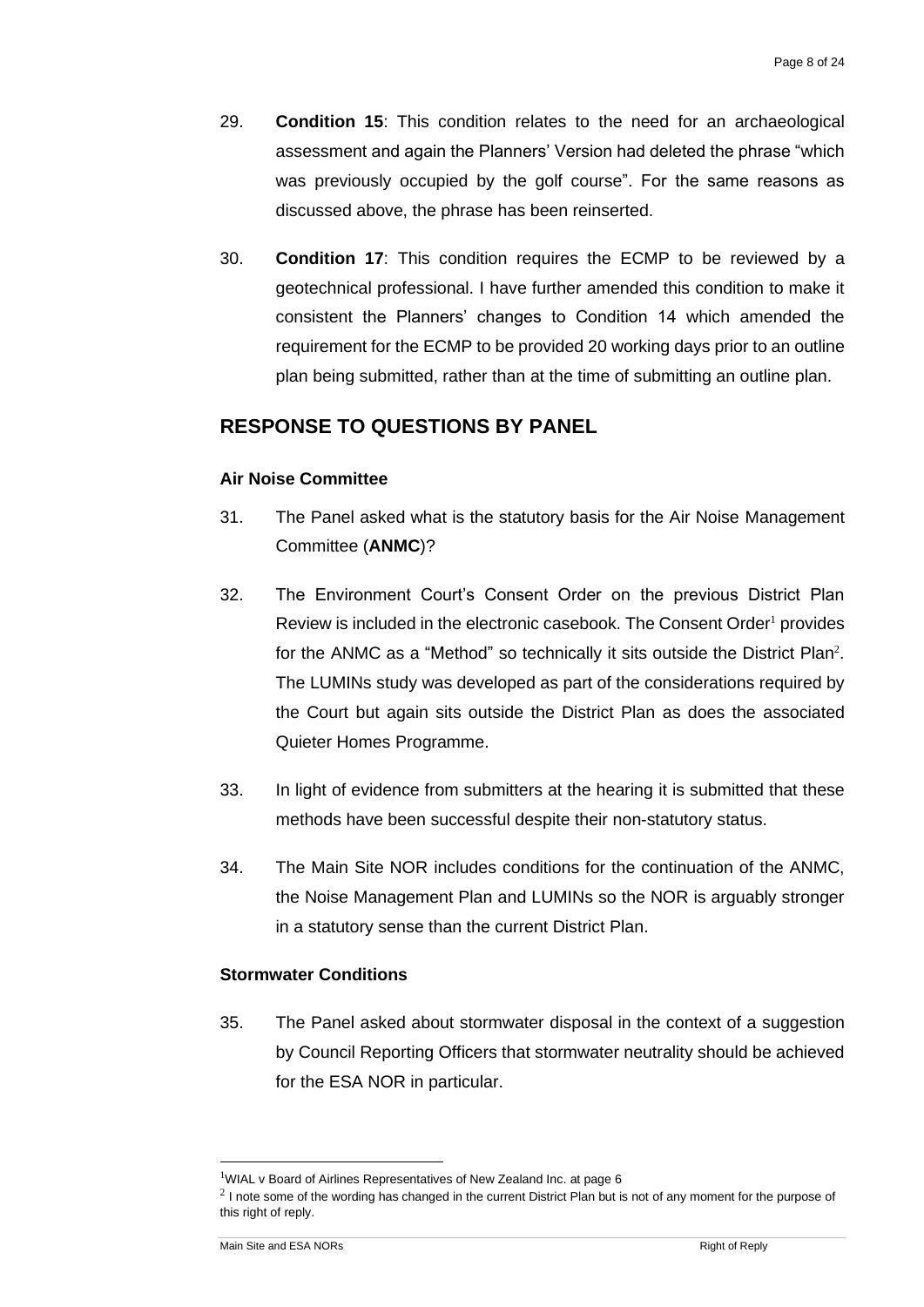- 36. This is discussed in the Post Hearing JWS and confirms agreement of those experts that the concept of stormwater neutrality cannot be achieved given the limited land area available.
- 37. The Post Hearing JWS suggests it would be useful to condition the ESA NOR to manage stormwater accumulation and release to the extent practicable, but no amendment has been made to the Planners' Version of the conditions.
- 38. In my submission no such amendment is necessary. This matter is best left to the Regional Council as part of the "global" application for stormwater discharge currently being prepared by WIAL in advance of resource consents being required for stormwater discharges when the Regional Council's PNRP becomes operative in the near future.

## **Lighting Management Plan**

- 39. During the hearing the Panel suggested that a Lighting Management Plan may be appropriate and requested in its  $3<sup>rd</sup>$  Minute that the experts cover how to manage lighting and glare from inside buildings for both the ESA and Main Site NORs (paragraphs 4(d) and 5 (d)).
- 40. The experts' response to this is set out in the Post Hearing JWS with an amendment to both NOR lighting conditions that requires a post installation check that the applicable New Zealand Standard (**NZS**) has been met. This is in line with the evidence of WIAL's lighting expert who did not consider a lighting management plan to be necessary but rather confirmation that installed lighting meets the NZS would be sufficient.
- 41. I also note that the Conditions 8 and 9 of the Main Site NOR have been amended to include:
	- (a) reference to lighting as part of the Urban Design Principles;
	- (b) a requirement for a Landscape and Urban Design Statement provided with any outline plan to include how lighting has been designed to reduce the extent and visibility of lighting when viewed from residential areas and public spaces.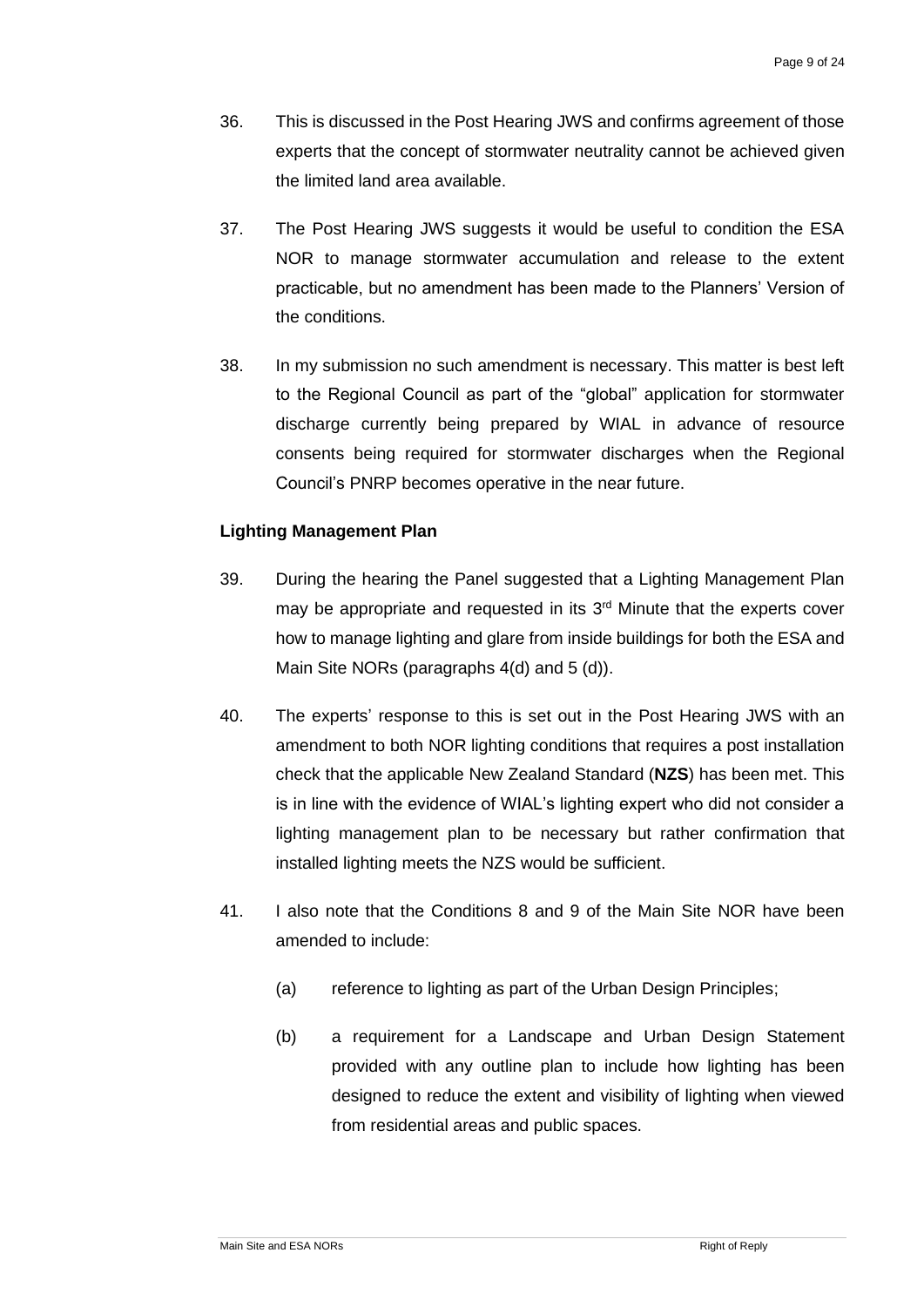## **Climate Change Condition**

- 42. As the Panel acknowledged at the hearing this condition needs to be volunteered by the Requiring Authority given the limited relevance of climate change concerns to the NORs.
- 43. I can confirm that the Planners' Version of the condition is acceptable to WIAL.

## **Need for Main Site NOR**

- 44. The Panel (and some submitters) queried the need for the Main Site NOR when the conditions largely replicate the District Plan provisions.
- 45. My response in opening was to refer to *Rangi Ruru* decision<sup>3</sup> where the Court held that a requiring authority is entitled to seek a designation in preference to District Plan provisions.
- 46. The Panel also asked if the *Rangi Ruru* decision was still the leading case in this area. I am not aware of any other Court decision that deals with this particular matter in such a direct way.
- 47. It is now apparent as a result of a number of amendments to conditions through conferencing and further consideration during (and after) the hearing process that the conditions for the Main Site NOR no longer just largely replicate the District Plan provisions. They are now far more comprehensive and comprise a more sophisticated approach to managing the effects of activities within the Main Site NOR land than the current District Plan provisions.
- 48. Further as Mr Kyle stated at the hearing in answer to a question by the Panel, the difficulty with the current District Plan provisions relates to ultimate enforceability and actually who is responsible for compliance with them. The NOR makes this very clear which in my submission is a strong indicator of need for the NOR in these particular circumstances as it will assist WIAL in meeting its Objective:

*To establish a suitable planning regime that properly recognises the regional significance of Wellington International Airport, while also ensuring* 

<sup>&</sup>lt;sup>3</sup> Rangi Ruru Girls School Board of Governors and others v Christchurch City Council C130/2003 at paragraphs [40] to [44.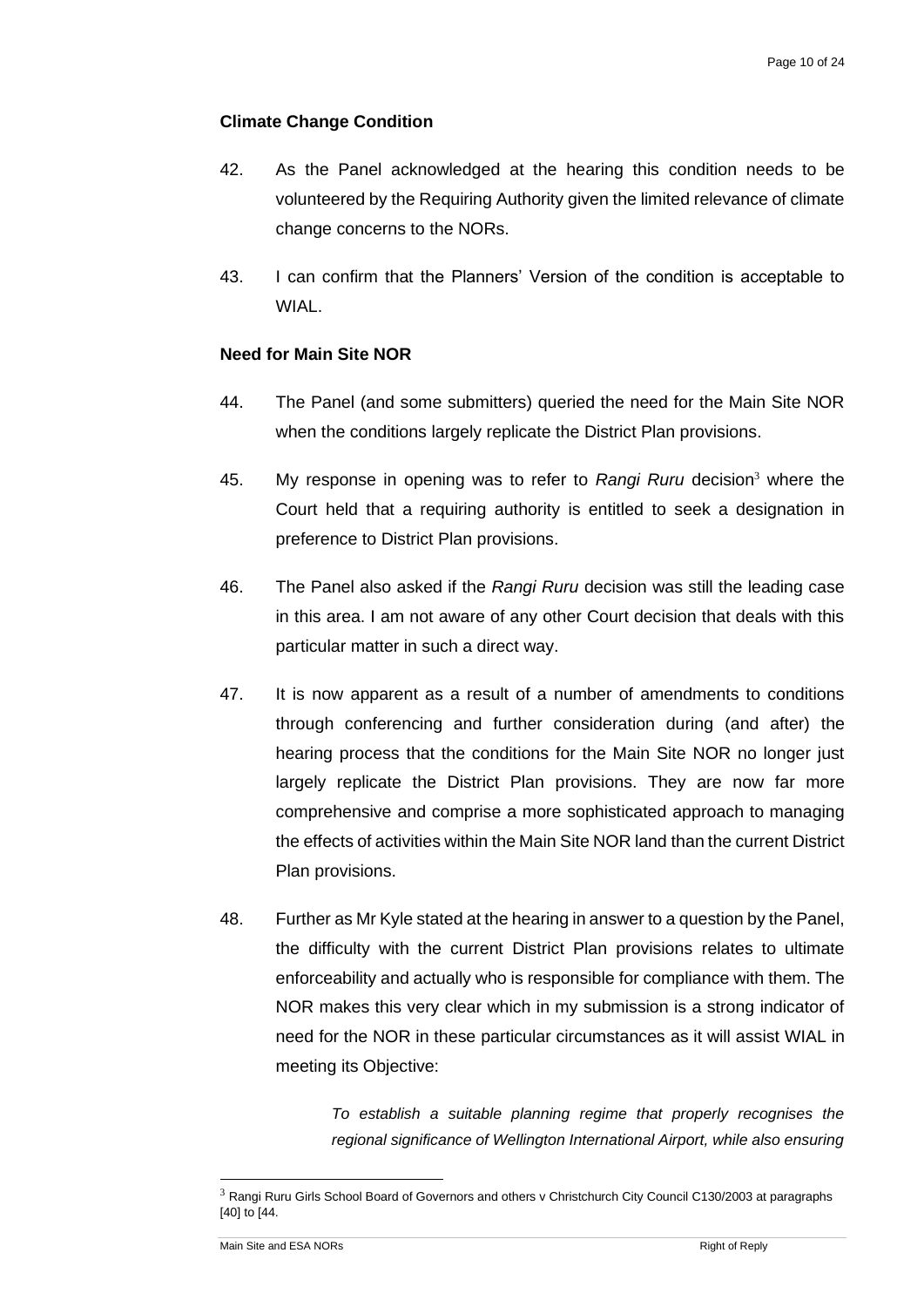*the impact of aircraft noise on the surrounding community is appropriately managed.*

#### **Planning Outcomes**

- 49. The Panel asked Mr Kyle whether the District Plan could remain without change in particular the relevant objectives if the ESA NOR was put in place. This was also articulated in the Panel's  $3<sup>rd</sup>$  Minute at para 6 (b) using the phrase "meaningfully intact".
- 50. In my submission the Planners are correct at paragraph 26 of the JWS that Section 171 does not require that district plan policy provisions remain meaningfully intact for a notice of requirement to be confirmed.
- 51. Further in my submission the Planners are also correct in suggesting that in any event the Plan provisions do not direct that the golf course buffer must remain intact to properly address the effects of the requirement, provided there are methods to achieve appropriate avoidance or mitigation of adverse effects.
- 52. Both Planners agree that the revised conditions provide sufficient mitigation with Mr Ashby having some residual concerns about operational noise on outside residential space. I note that the Acoustic JWS records that the acoustic witnesses consider the external environment is already compromised by airport activities and were satisfied that the operational controls proposed were adequate.
- 53. Both Planners also agreed that the landscape buffer still serves important functions by retaining a degree of separation as well as sufficient space for recreational walking and possibly cycling. In answer to a question from the Panel Mr Kyle agreed there were other methods than just distance and space to manage effects and he referred to the bespoke approach taken to manage effects of the ESA NOR. These are inherent in the conditions and include height and setback controls, limits on the use of APUs, limits on the range of airport activities, and significant limits on activities at night-time to reduce effects on the adjoining residential area.
- 54. It is also important to remember that the recreational activity of the golf club will continue to operate and act as a buffer area in the context of the policy provisions.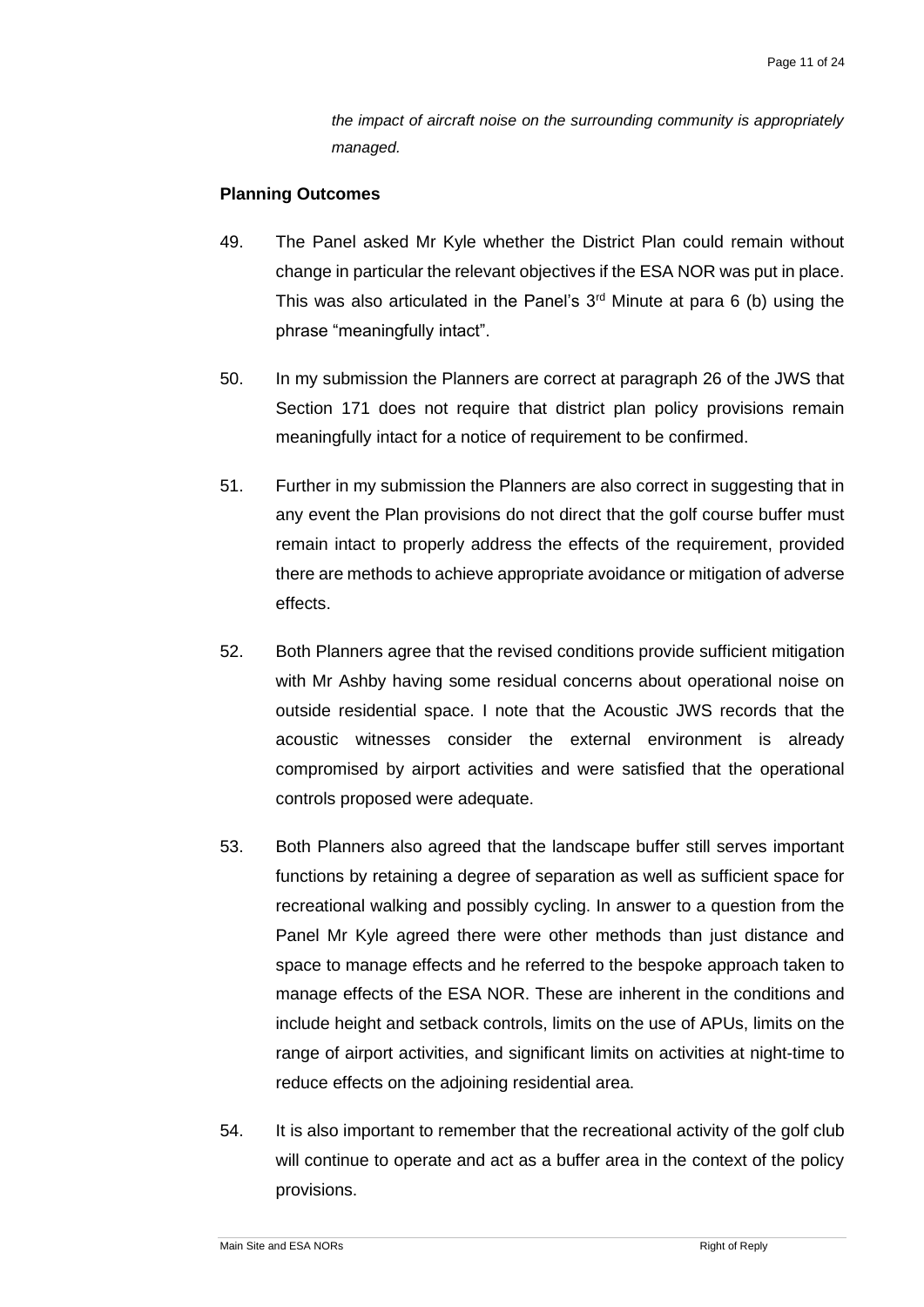55. Overall, 19.39 hectares or 60% of the buffer area formed by the Golf Course will remain. Additional to this, WIAL has set aside 3.5 hectares of the 12.9 hectare area it has acquired for the purpose of retaining a substantial buffer zone. So, in total, approximately 71% of the buffer area will remain if the ESA NOR is confirmed.

#### **Design Principles Versus Design Guide Issue**

- 56. This matter was raised in the evidence of Ms Simpson and has been resolved through the post hearing conference and associated amendments to conditions as discussed above and outlined in paragraphs 12 and 13 of the Planners' JWS.
- 57. In my submission the conditions as drafted now:
	- (a) achieve more than what the current District Plan does in terms of design given there is no current control in terms of design unless a resource consent is required; and
	- (b) offer a sensible balance between providing sufficient flexibility for the requiring authority while also ensuring design, landscape, and urban design will be an important part of development at the Airport, particularly within the Terminal Precinct.

#### **Management Plans - Certification versus Comments Issue**

- 58. Similarly, this matter appears to have been resolved, with a certification approach to be taken where technical assessment is required as well as a certification "loop" condition to ensure there is an appropriate process in place as discussed above. Where no technical standard is involved a comments approach has been taken.
- 59. In my submission this is an appropriate distinction and recognises that "one size does not fit all" in the context of management plans that deal with different effects and circumstances and cover a wide variety of resources and issues.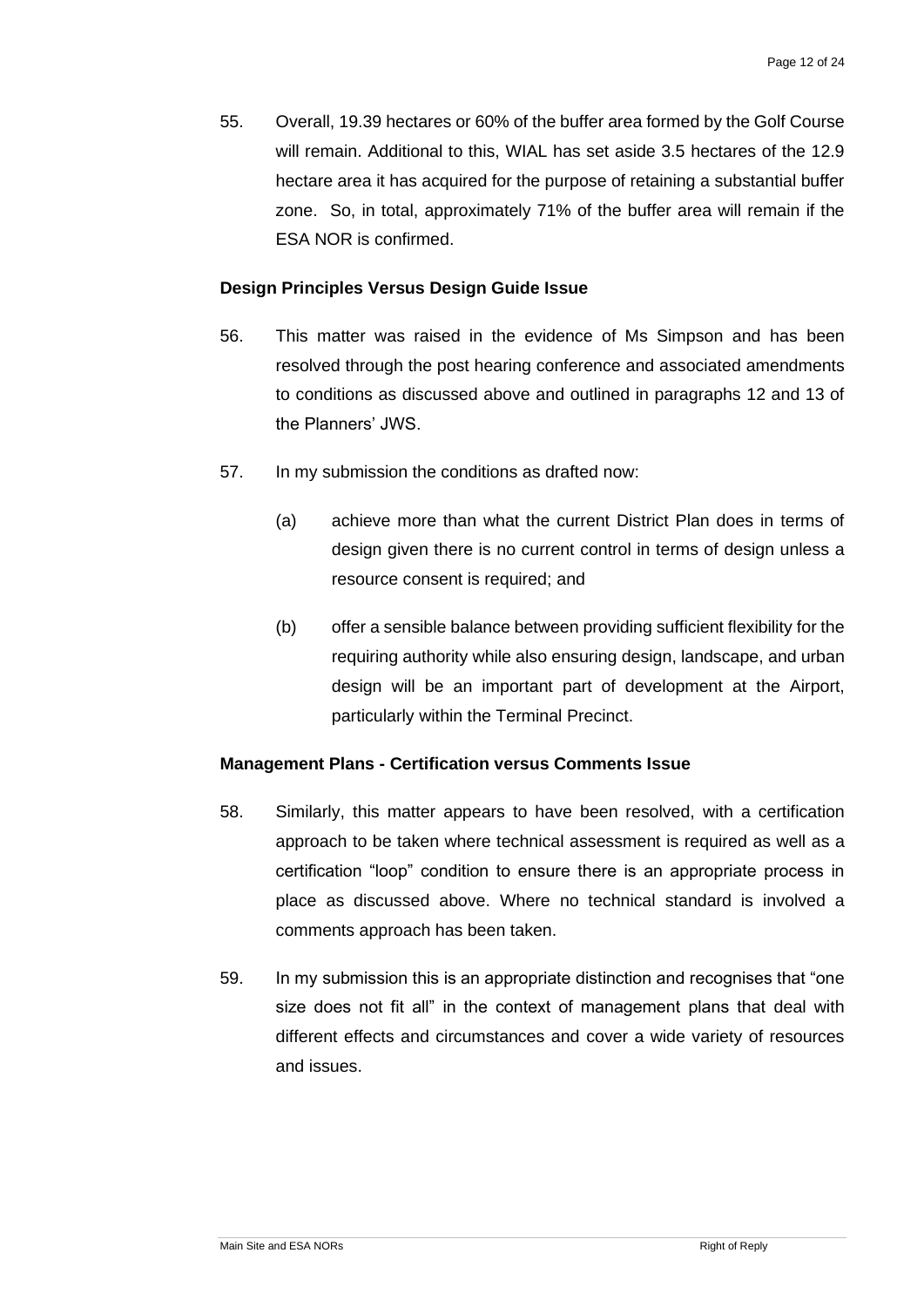#### **Construction Management Plan – Main Site NOR**

- 60. The Panel suggested that a construction management plan may be appropriate for the Main Site NOR given that one is required for the ESA NOR.
- 61. WIAL does not consider that a construction management plan is required for the Main site. Given this site is an operational airport particular care needs to be taken for obvious reasons. That is currently undertaken without a formal management plan process in place and the consequential need for the Council's certification is not necessary.
- 62. WIAL has agreed to a separate management plan process for the Hillock that will require certification.

# **RESPONSE TO COUNCIL REPORTING OFFICERS**

#### **Ms Simpson**

- 63. Ms Simpson's concerns have been largely resolved as set out in the Post Hearing JWS and associated conditions.
- 64. Ms Simpson continues to consider that Rongotai Ridge Precinct would be better managed via District Plan provisions as opposed to a designation given its public visibility and landscape elements. She also considers that upper limits to landform change and bulk and location of building should be included if the NOR is confirmed.
- 65. In my submission the visibility and landscape of this Precinct does not justify it being excluded from the NOR and to me it simply does not make sense to exclude one Precinct and have that separate from the other Precincts included in the Main Site NOR and associated conditions.
- 66. In terms of additional controls in this area, in my submission Mr Kyle's response recorded in the JWS is correct as the outline plan process would be triggered by relatively minor earthworks and the Precinct's location in the context of the Obstacle Limitation Surface Designation means that the potential for development in this Precinct is extremely limited in any event.
- 67. Finally, Ms Simpson referred to a Design Guide developed by Christchurch International Airport Limited (**CIAL**). I have spoken to one of the property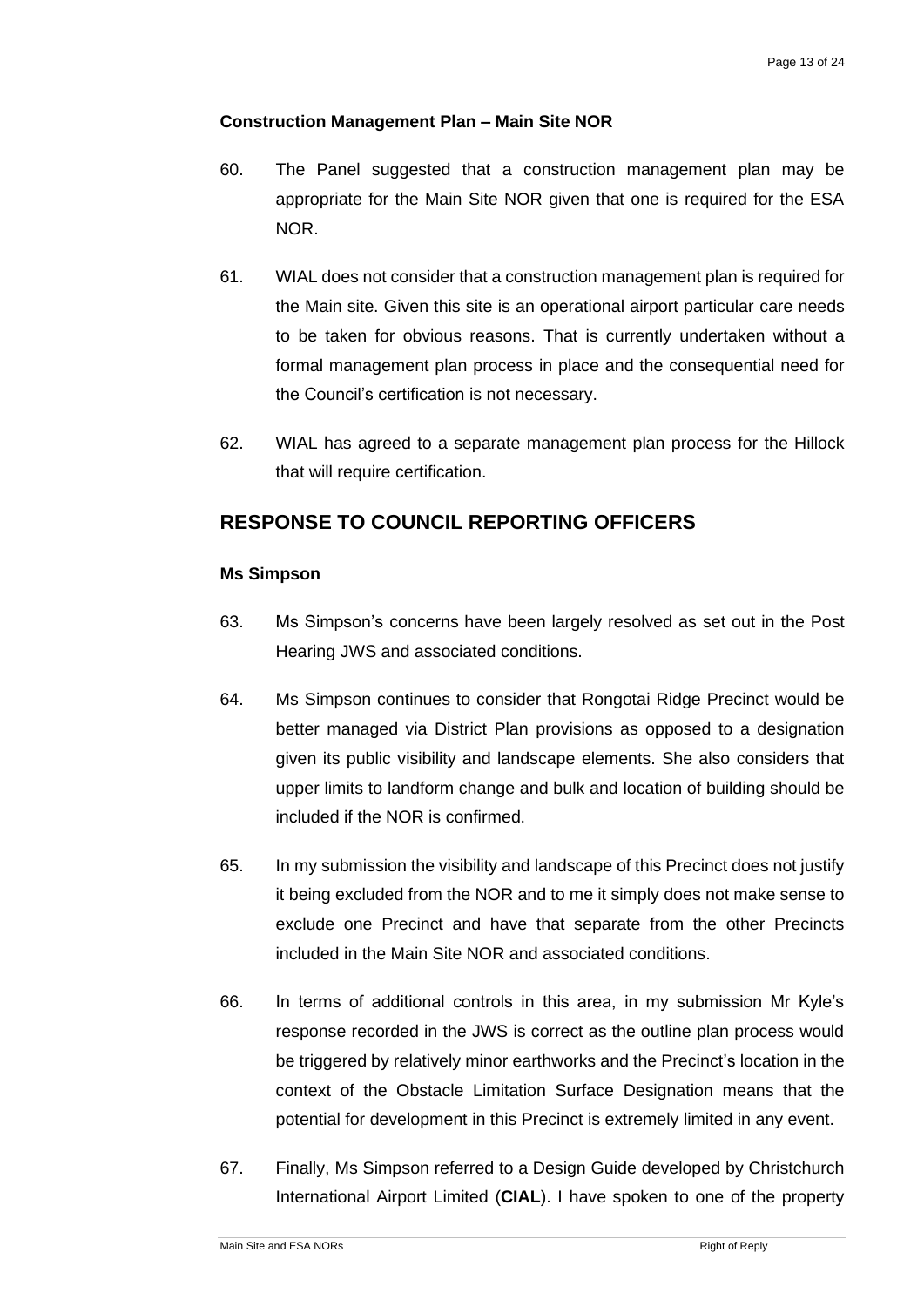managers at CIAL who confirmed that this document is an internal document only and relates only to the commercial/ industrial parts of the Airport's campus.

#### **Mr Ashby**

- 68. Like Ms Simpson, Mr Ashby's concerns appear to have been largely resolved as set out in the JWS and associated conditions.
- 69. In relation to the Rongotai Ridge Precinct he also considers that upper limits to landform change and bulk and location of building should be included if the NOR is confirmed. I refer to my submissions above in response to that matter.
- 70. At the hearing Mr Ashby's queried whether WIAL has given adequate consideration of alternatives in the context of the broader airport site.
- 71. In my submission WIAL has provided detailed and compelling evidence about this matter. Mr Munro's evidence in particular shows a clear pattern of consideration by WIAL over many years through master planning processes and as to the myriad matters that have been considered in designing the way the ESA will meet operational needs over time. This evidence has demonstrated why this area is the most appropriate and why provisioning for additional airside space at the airport is not able to be undertaken elsewhere within the broader airport site.
- 72. I also note Mr Munros evidence that WIAL has had to be particularly rigorous in its planning because, when compared to New Zealand's other major airports, Wellington is very space constrained. This should give the Panel comfort that WIAL has properly considered alternatives including in the context of the broader airport site.

## **RESPONSE TO SUBMITTERS**

#### **Regional Council**

- 73. The Panel recognised that much of the relief sought by the Regional Council is beyond the Panel's jurisdiction and relates to commercial matters.
- 74. WIAL recognises the benefits of accommodating various categories of public transport in order to align with the various requirements and preferences of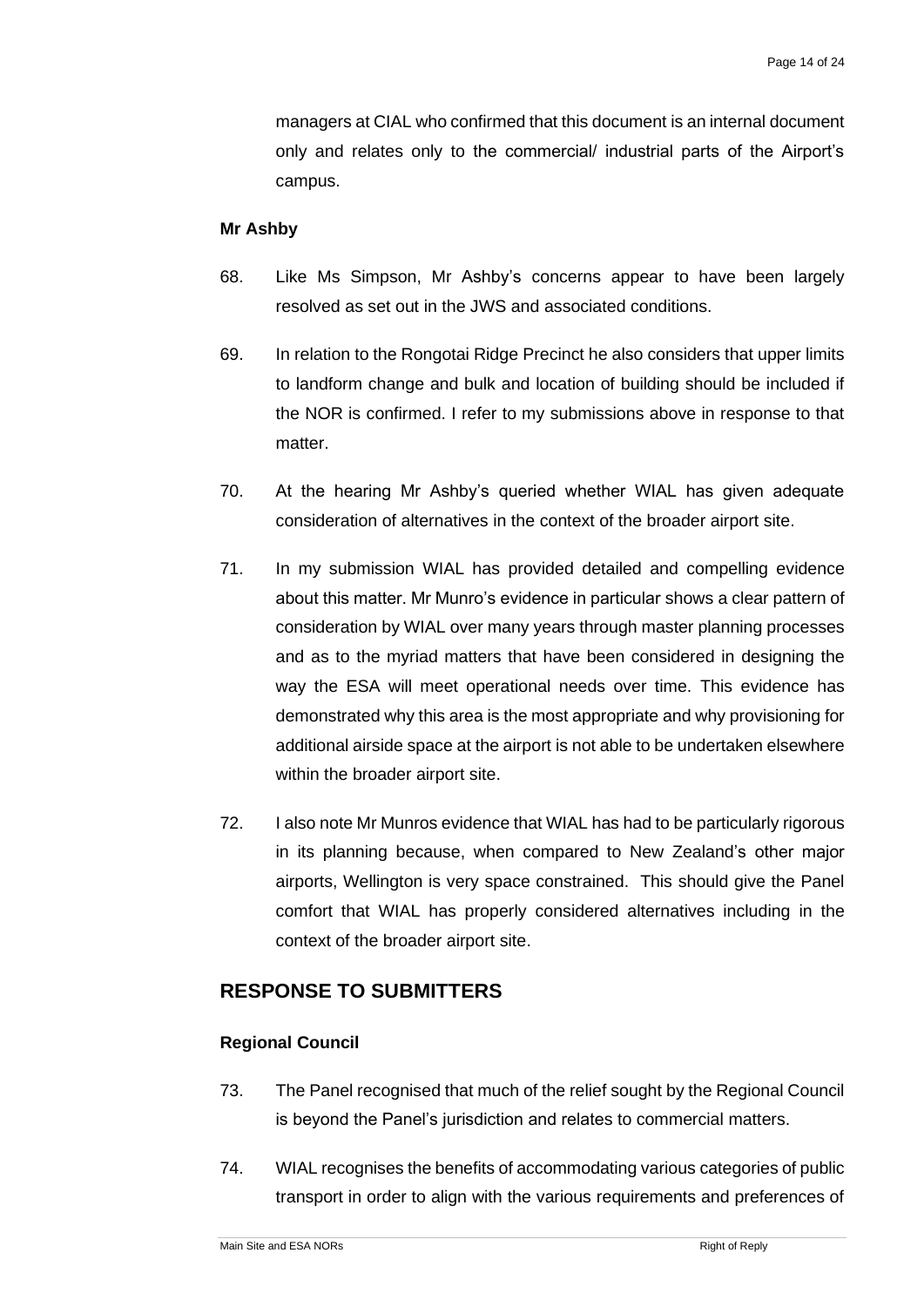the full spectrum of airport users. It has already and continues to actively plan for public transport to the extent that is reasonably and lawfully expected of it. Mr Clarke's evidence at the hearing in answer to a question by the Panel was that WIAL has even offered to run an airport bus service and has also agreed to a condition that requires reporting on carparking demand and supply at the Airport.

75. Subsequent to the hearing the Regional Council has publicly committed to commencing regular scheduled airport bus operations by 1 July 2022. WIAL is highly supportive of this service and intends to provide necessary on site assistance to the extent required of it.

#### **Regional Public Health (RPH)**

- 76. Mr Gillam stated that RPH has had ongoing concerns about operational airport noise for some time. However, WIAL has never been made aware of such concerns and it is not aware that such concerns have been raised with the Council, who I would expect to be informed.
- 77. As for Dr Palmer, it is important to recognise that he is not an acoustic expert and his evidence conflicts on technical acoustic matters with that of his expert acoustic witness, Dr Chiles.
- 78. As I also stated in opening submissions you should be cautious of Dr Palmer's evidence particularly as his language (noting his description of Ms Smith's evidence at the hearing) is not that expected of an objective expert.
- 79. For example, Dr Palmer in his supplementary evidence, continued to assert that airport noise will lead to higher levels of cardiovascular disease when his evidence in chief did not establish this as a matter of fact (see paragraphs  $12 - 18$ ).
- 80. In my submission, Dr Palmer's reliance on the latest WHO Guidelines 2018 where an external noise limit of 45 dBA would be the trigger for intervention is not supportable (and is not supported by his own witness). Nor is it reasonable given the broad effect such an approach would have on all of New Zealand's commercial airports not to mention industrial and commercial areas as well. In these circumstances in my submission the requirements of the current New Zealand Standard 6805 should prevail.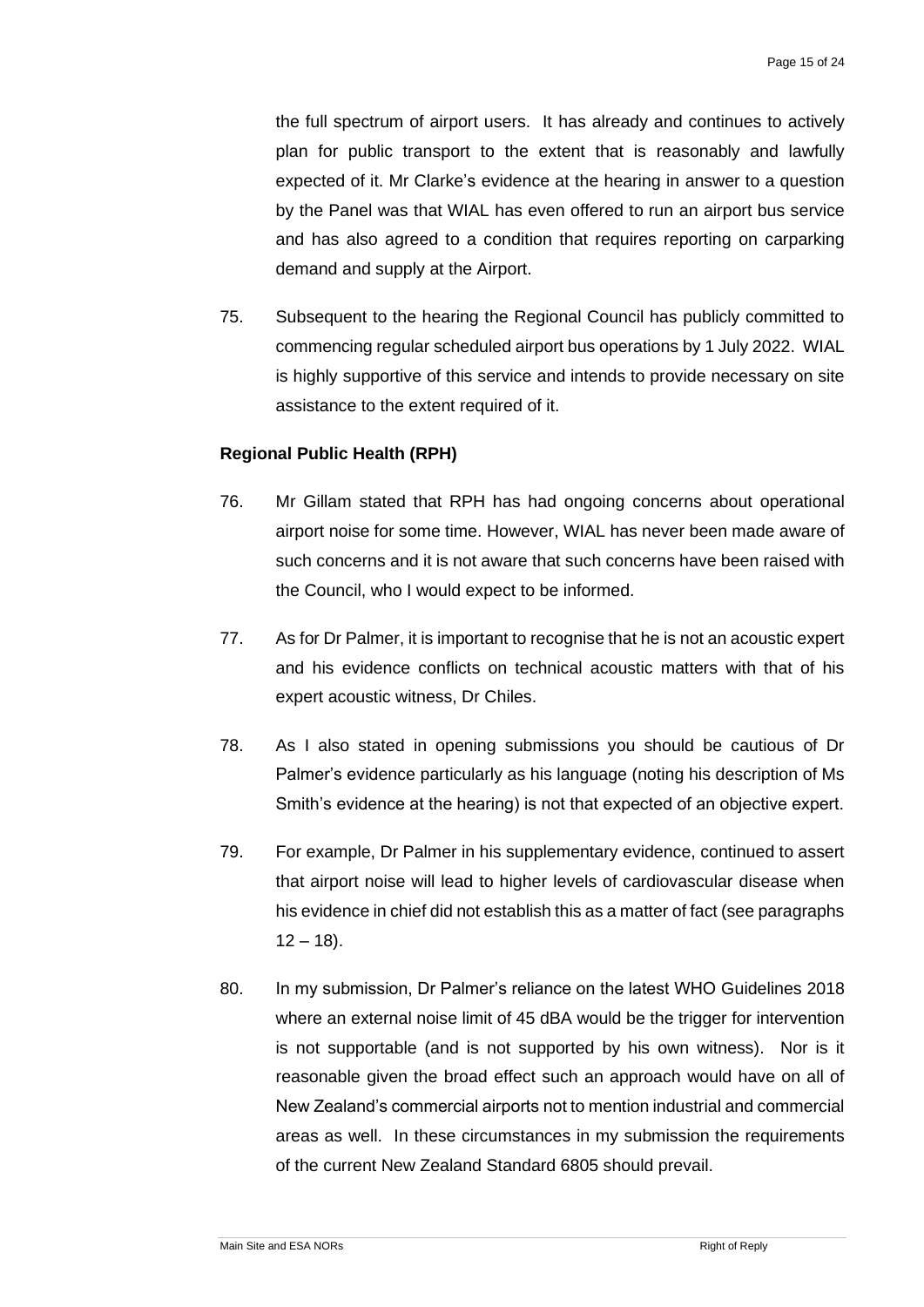- 81. Dr Chiles, while defending the WHO Guidelines did not suggest that managing aircraft noise at the airport to accord with a 45 dBA contour would be appropriate. Dr Chiles stated that criticism by others (with reference to the article by Truls Gjestland tabled by Ms Smith) should not take away the weight that ought to be afforded to the Guidelines.
- 82. In my submission taking account of criticism of the Guidelines is important especially when:
	- (a) the Guidelines have not been reviewed by a NZ Standards Committee as to their applicability/ suitability in the NZ environment; and
	- (b) the Guidelines ultimate relevant recommendation seeks intervention at 45 dBA did not appear to be supported by any of the acousticians involved in the hearing.
- 83. Some of Dr Chile's concerns seemed to be more procedural in nature and he sought relief that is beyond the scope of the NORs.
- 84. For example, there is no scope to add a 60 dBA contour (in order to trigger a mechanical ventilation obligation) for the Main Site NOR as the Main Site NOR does not seek to amend the District Plan's noise boundary identified on Planning Map 35.
- 85. I note that, as stated by Ms Smith at the hearing, based on the current Airport noise contours even if the 60 dBA contour was put in place now, that level of airport noise has not yet been reached by current airport operations. As such at current noise levels no additional ventilation of dwellings would need to be implemented, and in fact this would not be necessary for some time.
- 86. However, I note the upcoming District Plan Review will be much wider in scope including the opportunity to reconsider noise contour matters and any noise related designation conditions can also be changed at that time if required.
- 87. Dr Chiles also asserted that the Main Site designation needs to have the same noise control condition for Aircraft Operations as the ESA NOR.
- 88. This suggested amendment is also beyond scope of the NOR as it would in turn change the boundary of the ANB which as discussed above is not part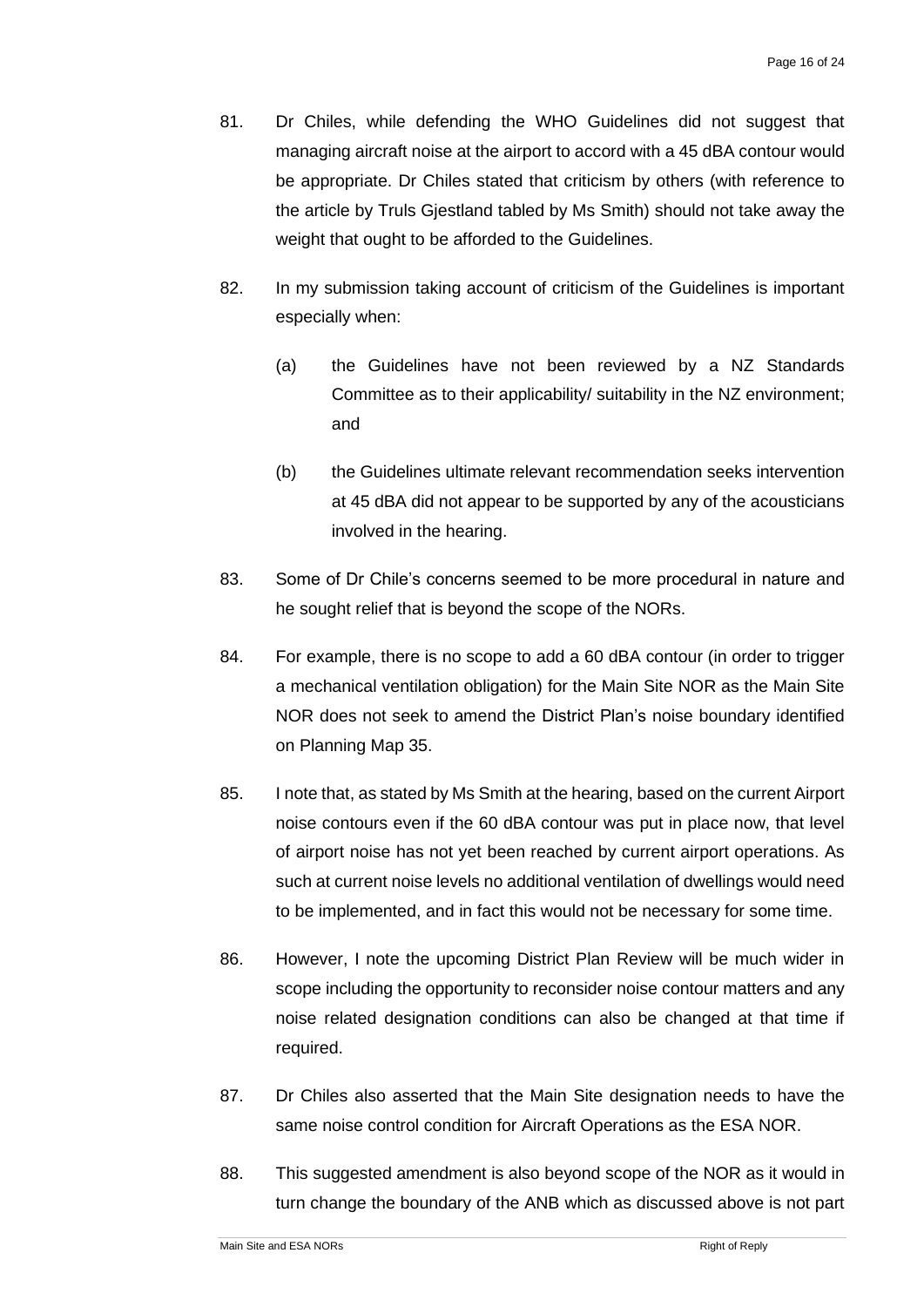of this NOR process. This is because the ESA NOR Aircraft Operations condition also includes APU usage as well as Aircraft Operations.

- 89. Further, from an acoustic perspective mirroring the conditions in the way suggested by Dr Chiles does not make any difference (i.e. it does not allow WIAL to double dip or make more noise).
- 90. Both other acoustic witnesses considered that the aircraft operational conditions are capable of implementation.
- 91. Finally, I note that while Dr Chiles had concerns about the Main Site NOR as discussed above, he stated that he was satisfied with the ESA provisions and that no further steps were required.

## **International Climate-Safe Travel Institute**

- 92. I refer to my opening submissions as to the relevance of climate change to the consideration of these NORs (see paragraphs 56 – 79). From that it will be clear that I disagree with Mr Bennion's assertion regarding the relevance of climate change related matters at paragraph 3 of his statement  $4$  at the hearing and paragraph 8 of Mr Sapsford's evidence.
- 93. Accordingly, both Mr Sapsford's and Mr Bennion's evidence is of limited relevance in the context of this hearing.
- 94. However, I respond to a few matters below although I confess that I found this statement difficult to follow in places.
- 95. Contrary to Mr Bennion's assertion, Mr Sapsford evidence is not uncontested but in my submission, it says very little of relevance given the legal position in any event. I note Mr Sapsford was critical of WIAL not providing information sought by the Institute at the end of April 2021. The request came when WIAL was finalising its evidence for the hearing and information, to the extent considered to be appropriate, was included in the WIAL evidence.
- 96. Mr Bennion criticised the use of phrase "in a sustainable manner" in one of NOR objectives at paragraph 5 of his statement at the hearing. He suggested this must refer to the general sustainability of the airport defined

 $4$  Mr Bennion stated he was not providing legal submission and hence giving evidence as a layperson.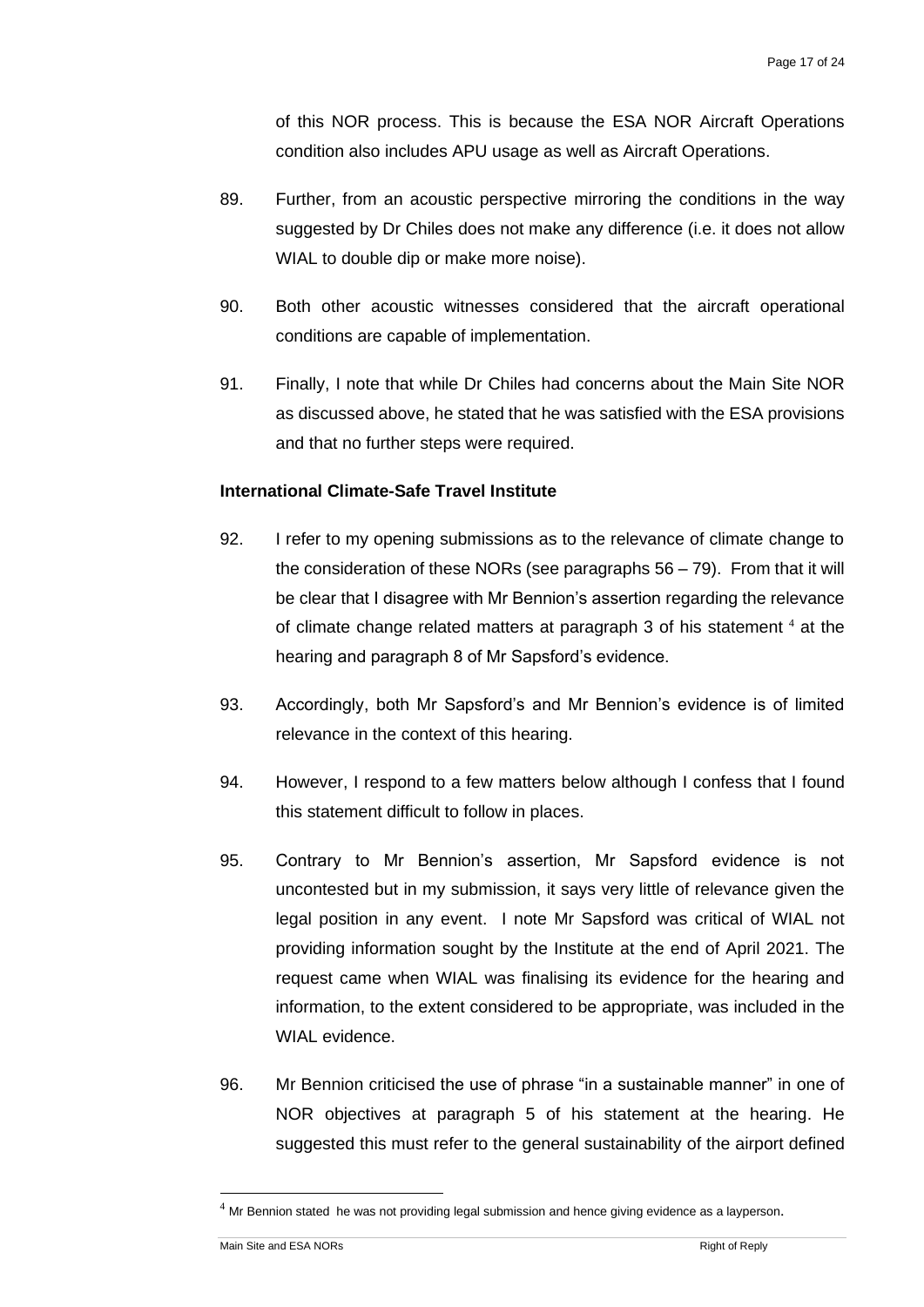in a "Brundtland" sense and went on to state that this is a problem as the airport is one of the largest sources of emissions in the region.

- 97. In my submission Mr Bennion is confusing the airport's emissions with the emissions of its airline customers. In addition, the reference to "sustainable" in the objective should be given its ordinary dictionary definition in the context of the Requiring Authority's operations over time and not extended to that of "sustainable development" in the wider Brundtland sense, as inferred by Mr Bennion.
- 98. Mr Bennion appeared to suggest that adding a reference to "sustainable infrastructure" in the list of activities provided for by the NOR is somehow a material factor in the context of suggesting the area of land within the ESA NOR is not justified. However, it should be apparent that sustainable infrastructure is a minor component of the ESA listed activities, as most of the area will be required for the circulation and parking of aircraft, as well as buffer and roading areas. As discussed above the need for this area and in this location is explained in detail in the WIAL evidence including in particular, Mr Munro's.
- 99. Overall in relation to his comments about the Objectives, in my submission Mr Bennion:
	- (a) was seeking a greater level of detail in the objectives than is necessary or appropriate;
	- (b) attempted to impose his own gloss on the WIAL objectives for the NORs. The statutory consideration here is in terms of achieving the requiring authority's objectives. It is settled law that this does not enable the merits of an objective to be judged by the Court<sup>5</sup> and so it follows that Mr Bennion may not do the same.
- 100. Finally Mr Bennion referred to the *Peka Peka to Otaki* Board of Inquiry decision $<sup>6</sup>$  as somehow endorsing his view about the relevance of climate</sup> change considerations. Paragraph 36 of Mr Bennion's statement sets out what he considered to be the Board's conclusion and then went on to say that the "contrast with this WIAL proposal is striking".

 $5$ Gavin Wallace v Auckland Council [2012] NZEnvC 120 paragraph [184]

<sup>6</sup> Peka Peka to North Ōtaki Expressway Proposal Volume 1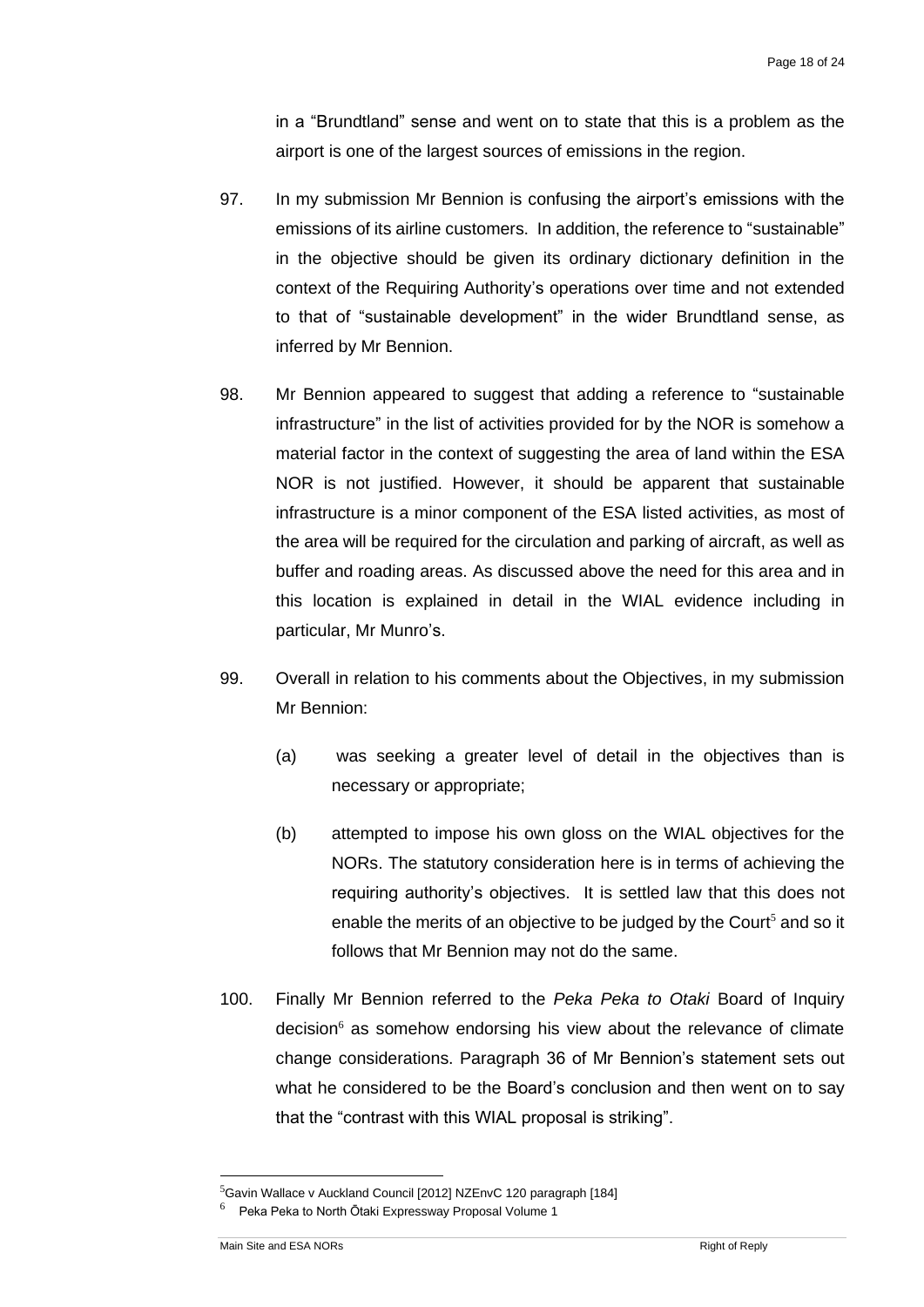- 101. However the Board there accepted the requiring authority's transport modelling which did not include potential effects from climate change considerations (in this instance climate change effects would lead to less vehicles on the road which in turn would not justify the significant environmental effects of the motorway). Ultimately the Board only considered the anticipated effects of climate change such as flooding.
- 102. Importantly Mr Bennion did not refer to the leading case of the Supreme Court in *Buller* discussed in my opening submissions nor any other Board of Inquiry decisions such as for the *Transmission Gully* or the *Mackays to Peka Peka* projects where the Boards in those decisions expressly found that greenhouse gas emissions were not a relevant consideration.

#### **Ms Salisbury**

- 103. Ms Salisbury raised a concern about whether taxiing of aircraft is taken into account as part of the noise monitoring programme. This was answered by Ms Smith at the hearing so it is clear that aircraft taxiing is part and parcel of the noise that is accounted for from airport operations.
- 104. Ms Salisbury also raised concerns about the perceived adverse effects of the Execujet hangar. The Planners' conditions have been amended to provide for appropriate height and setback limits which together with the outline plan process (also extended by the Planners' Version of conditions) and the preparation and implementation of the Landscape and Urban Design Statement. This should assist in managing the edge effects of larger buildings in the future and these do so in a manner that is more effective than the current District Plan performance standards.
- 105. Finally, Ms Salisbury referred to the issue of air quality around the airport which the Panel recognised as being beyond the scope of these NORs. Ms Lester has advised me that air quality (nitrogen dioxide levels) is monitored at the Airport by Greater Wellington Regional Council as part of its State of the Environment Reporting and to ensure compliance with the NES-AQ. The annual results show that levels are well within any guideline values.

#### **Dr Thomas**

Dr Thomas appeared as a resident in the local community but noted that she had no clear view of the Airport. Dr Thomas raised issues such as increased eco anxiety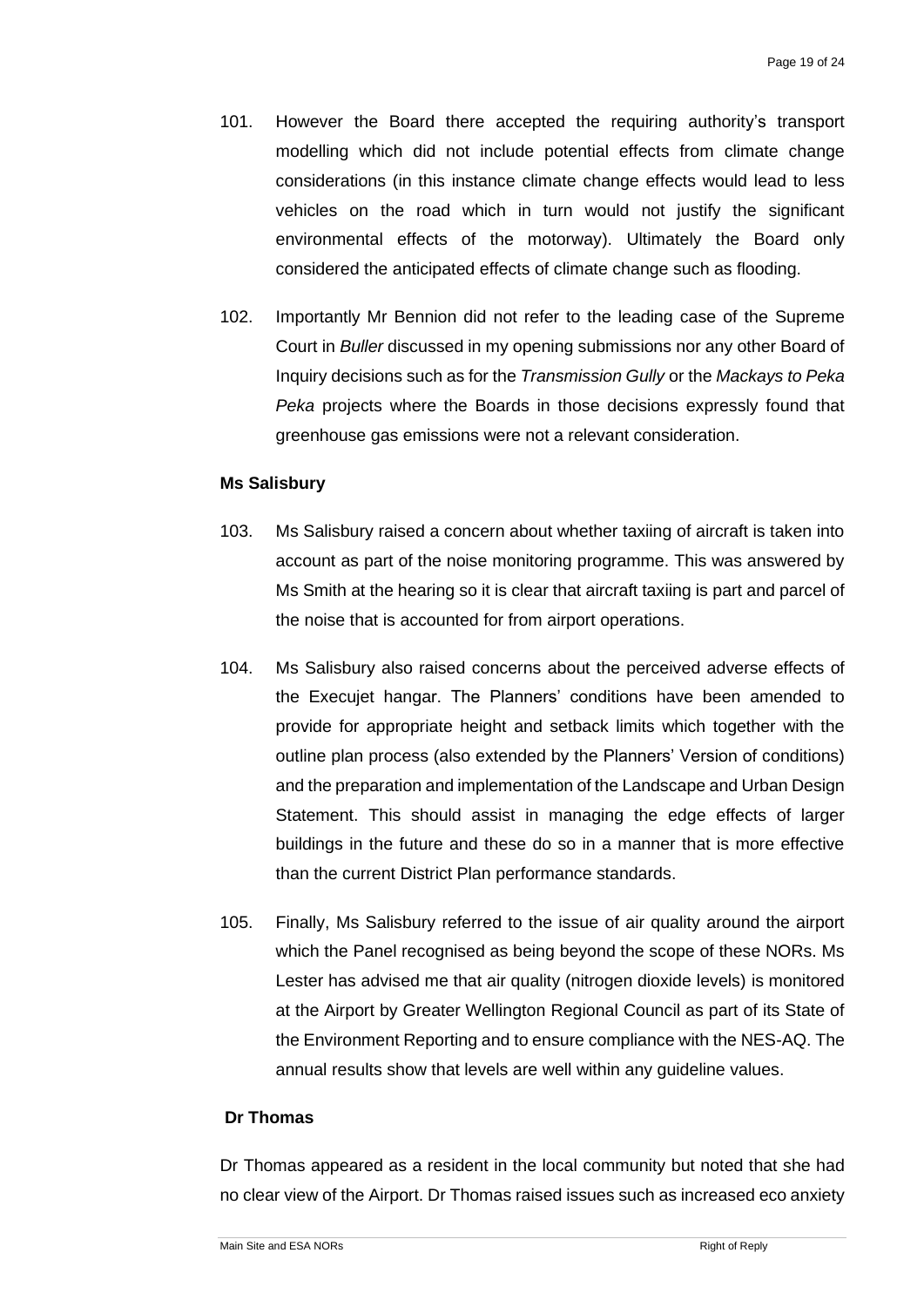in the community surrounding the airport as a result of airport operations but did not provide any evidence support her assertions of such effects. Environmental effects must have some evidential basis before they can be considered and in my submission this type of evidence does not meet that threshold.

#### **Strathmore Residents Association**

- 106. Mr Frost from the Strathmore Park Residents Association was particularly critical of the WIAL's communication and consultation processes and stated that the Association first heard about the Master Plan via the media. Ms Lester has advised that:
	- (a) as noted in Mr Clarke's evidence, negotiations with the Miramar Golf Club were ongoing for several years. On the  $24<sup>th</sup>$  of April 2018, the Dominion Post ran a story about WIAL seeking to purchase part of the course for future expansion. This story was the first time the potential for golf club land to be converted to airport activities had been publicised and was in advance of the finalisation of the draft Master Plan;
	- (b) when the draft Master Plan was prepared a copy was sent directly to the Strathmore Park Residents Association and a presentation was provided to Ms Robin Boldarin at the ANMC meeting who attends the Strathmore Park Residents Association meetings regularly. Noting also, that a Press Release was issued, and a neighbourhood mail drop undertaken with an invitation to provide comments on the draft Master Plan which resulted in approximately 40 responses from the local and wider community;
	- (c) the Airport also discussed and met with members of the SPRA.

#### **Mr Muthu**

- 107. Mr Muthu suggested that nearby properties will be "unsaleable" as a result of the ESA NOR.
- 108. This assertion is not borne out by the number of residential sales that have taken place adjacent to or very close to the ESA land since the Airport's plans to develop the area were announced and widely reported in the news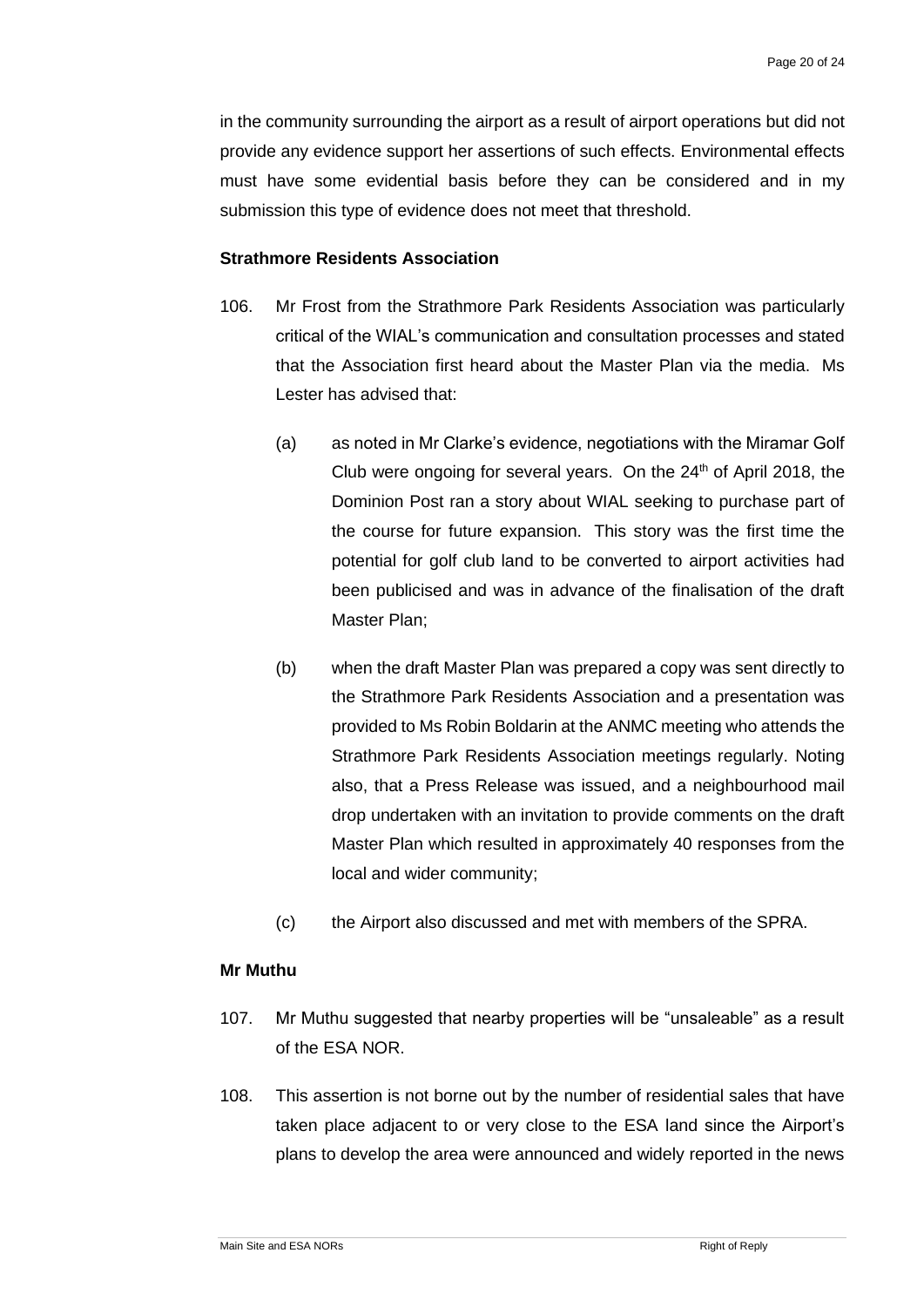| <b>Address</b>    | Date Sold  | <b>RV</b>       | Sale Price                 | Comments                       |
|-------------------|------------|-----------------|----------------------------|--------------------------------|
| 15 Bunker Way     | 19/02/2021 | Ś<br>1,180,000  | $\mathcal{S}$<br>1,250,000 | Direct fix monolithic cladding |
| 16 Bunker Way     | 26/11/2020 | Ś<br>1,430,000  | Ś<br>2,000,002             |                                |
| 21 Bunker Way     | 14/12/2020 | Ś<br>1,540,000  | Ś<br>925,000               | Sold as a leaky home           |
| 4 Bunker Way      | 26/11/2020 | Ś<br>920,000    | Ś<br>1,550,000             |                                |
| 5 Bunker Way      | 23/10/2020 | Ś.<br>1,160,000 | $\mathcal{S}$<br>1,395,000 |                                |
| 460 Broadway      | 14/12/2020 | Ś<br>820,000    | Ś.<br>720,000              |                                |
| 426A Broadway     | 29/01/2021 | Ś<br>760,000    | $\mathcal{S}$<br>950,000   |                                |
| 6 Kekerenga St    | 15/12/2020 | Ś<br>640,000    | Ś.<br>1,040,000            |                                |
| 36 Ahuriri Street | 23/02/2021 | Ś<br>720,000    | $\mathsf{S}$<br>1,000,000  |                                |
| 3 Bunker Way      | 31/12/2019 | Ŝ<br>900,000    | Ś.<br>950,000              |                                |

media. Mr Clarke has provided the table below which lists the observed transactions:

- 109. Mr Muthu questioned whether WIAL has properly looked at alternative designs rather than just alternative locations. In the context of s171 this boils down to whether the appropriate assessment of alternative methods under Section 171(1)(b) has been carried out by the requiring authority.
- 110. As discussed above Mr Munro's evidence in particular outlines the consideration by WIAL through the master planning process and the myriad matters that have been considered in designing the way the ESA will meet operational needs over time. Importantly, in the context of Mr Muthu's question the evidence shows:
	- (a) how the area's design is dictated by these operational and layout requirements including at the dimensions required to accommodate aircraft in compliance with the Civil Aviation safety rules; and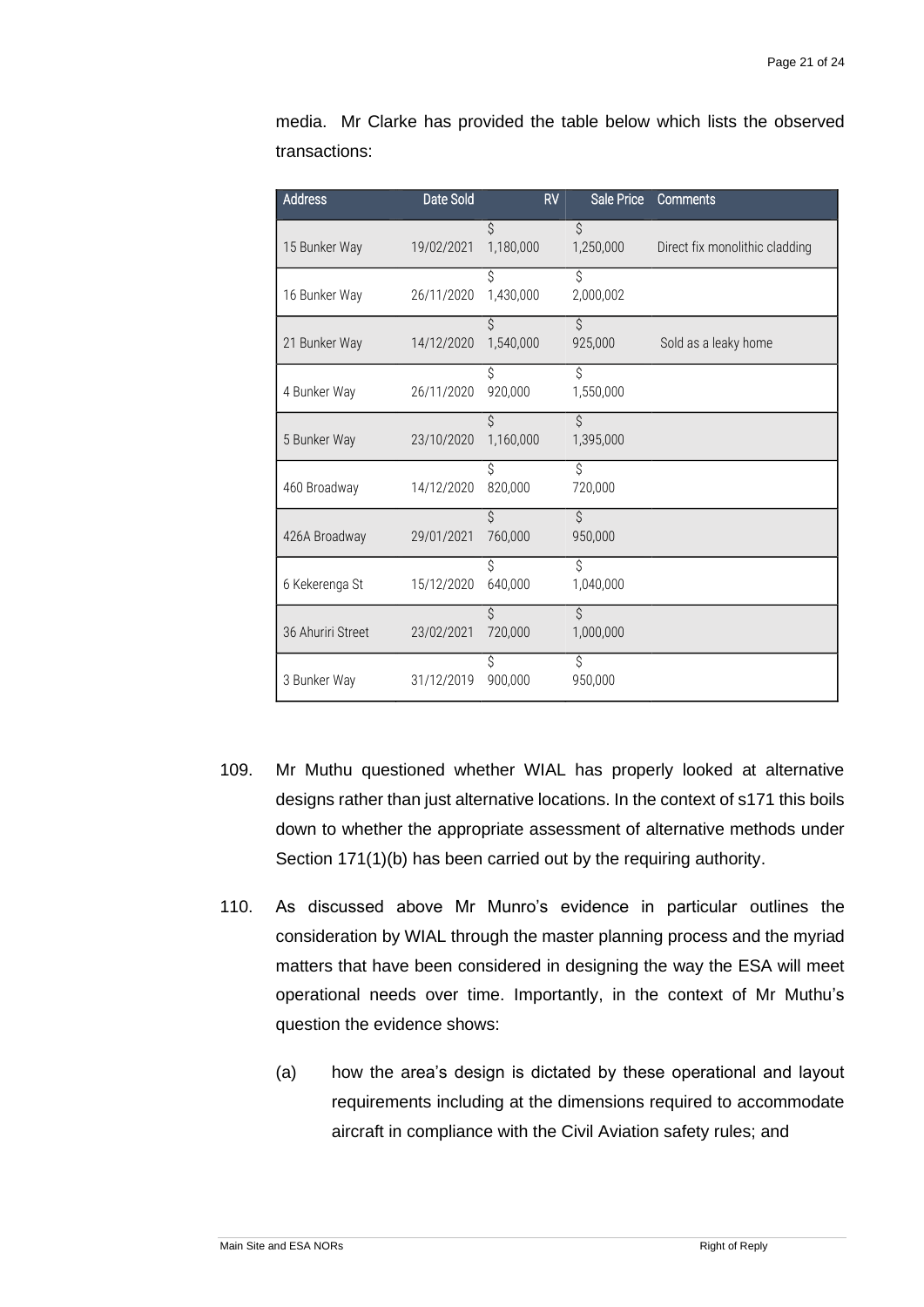- (b) why this area is the most appropriate and provisioning for additional airside space at the airport in this way is not amenable to significantly different designs.
- 111. Therefore in my submission the WIAL evidence explains in some detail how the potential layout of the area has been arrived at and there has been no failure in this regard.

## **Guardians of the Bay (GOTB)**

- 112. Ms Weeber for GOTB suggested that there has been an unstructured pattern of development at the Airport using the example of the parking building being built in the wrong place which has led to the need for ESA NOR.
- 113. In my submission the existence of the parking building is an example of the extent to which WIAL has gone to avoid extending airport operations beyond its boundaries when possible. Mr Clarke has advised that the cost of vertical car park construction is over ten times the cost of at grade car park construction. Notwithstanding this substantial cost premium, WIAL has developed this facility to avoid using its scarce land resource for cheaper to develop, at grade carparking.
- 114. In addition, and as described in Mr Munro's evidence and that of Mr Howarth, the Airport requires the extension of aircraft parking areas adjacent to the passenger terminal. There is no viable alternate area to extend these facilities absent the ESA land.

#### **Mr Pette**

- 115. Mr Pette was critical of the how long it has taken to implement the Quieter Homes programme. As described in Mr Clarke's evidence, the pace of the rollout of the programme is determined by a number contributing factors, most significantly resident take-up. The Phased rollout of the Quieter Homes acoustic mitigation project commenced in April 2016 (after a very detailed study) starting with the properties that experience the most exposure to airport noise. Since then, 74 packages have been installed remembering that Areas 1 and 2 are the most involved, and Area 3 is continuing.
- 116. WIAL understands the programme is considered in the industry to be best practice for the treatment of homes affected by aircraft noise in New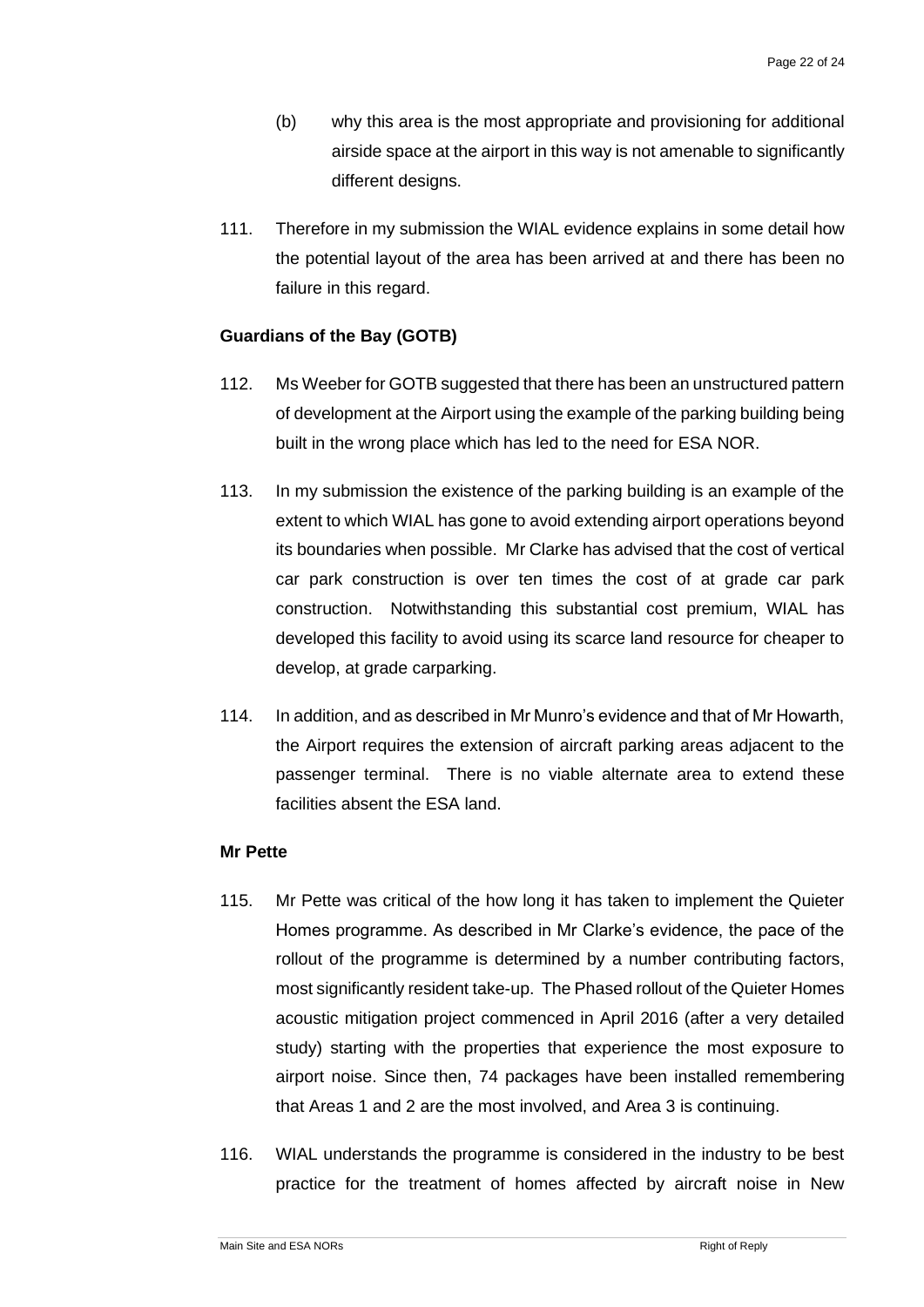Zealand. Certainly, there was no evidence given at the hearing that the results of the programme have not been successful and submitters, who have been recipients of acoustic treatment, were complimentary about the process and the results.

#### **Save the Basin**

117. In my submission the submitter goes beyond its constitution which only relates to the Basin Reserve area. This is shownin the extract from the constitution below:

#### **3.0 Purposes of Society**

3.1 The purposes of the Society are to: (a) Promote, preserve and protect the historic character of the Basin Reserve area (b) Promote high quality urban design and environmental management of the Basin Reserve area (c) Promote an appropriate role for the Basin Reserve area in the development of a high quality, sustainable transport network, recognising the importance of the Basin to the public transport spine, and the importance of walkability and public transport for the users of the area (d) Do anything necessary or helpful to the above purposes.

118. Accordingly, the submission of this organisation is not valid.

#### **Mr Weir**

- 119. While acknowledging that Mr Weir is a layperson, it is apparent that he misunderstands how the designation conditions work and how the regulatory approach works (see paragraphs  $8 - 10$  of his statement at the hearing). Clearly the District Plan rules do not and cannot apply to the ESA NOR and hence the need for appropriate conditions to regulate noise and other effects from the ESA land.
- 120. In my submission Mr Weir overstated the purpose of the buffer as a regulatory method for noise attenuation in terms of the District Plan policy provisions. The buffer afforded by the golf course is for the avoidance or mitigation of adverse amenity effects (Objective 10.2.5 and Policy 10.2.5.1) however the method associated with the management of noise does not refer to the buffer area at all. I also refer to the Planners' JWS who also disagree with Mr Weir's lay analysis of these policy provisions.
- 121. Mr Weir raised the issue of bird scaring at the Airport which is not understood to have been the subject of complaints at the Airport to date. WIAL as the airport operator is obliged to manage birds at the airport (for obvious